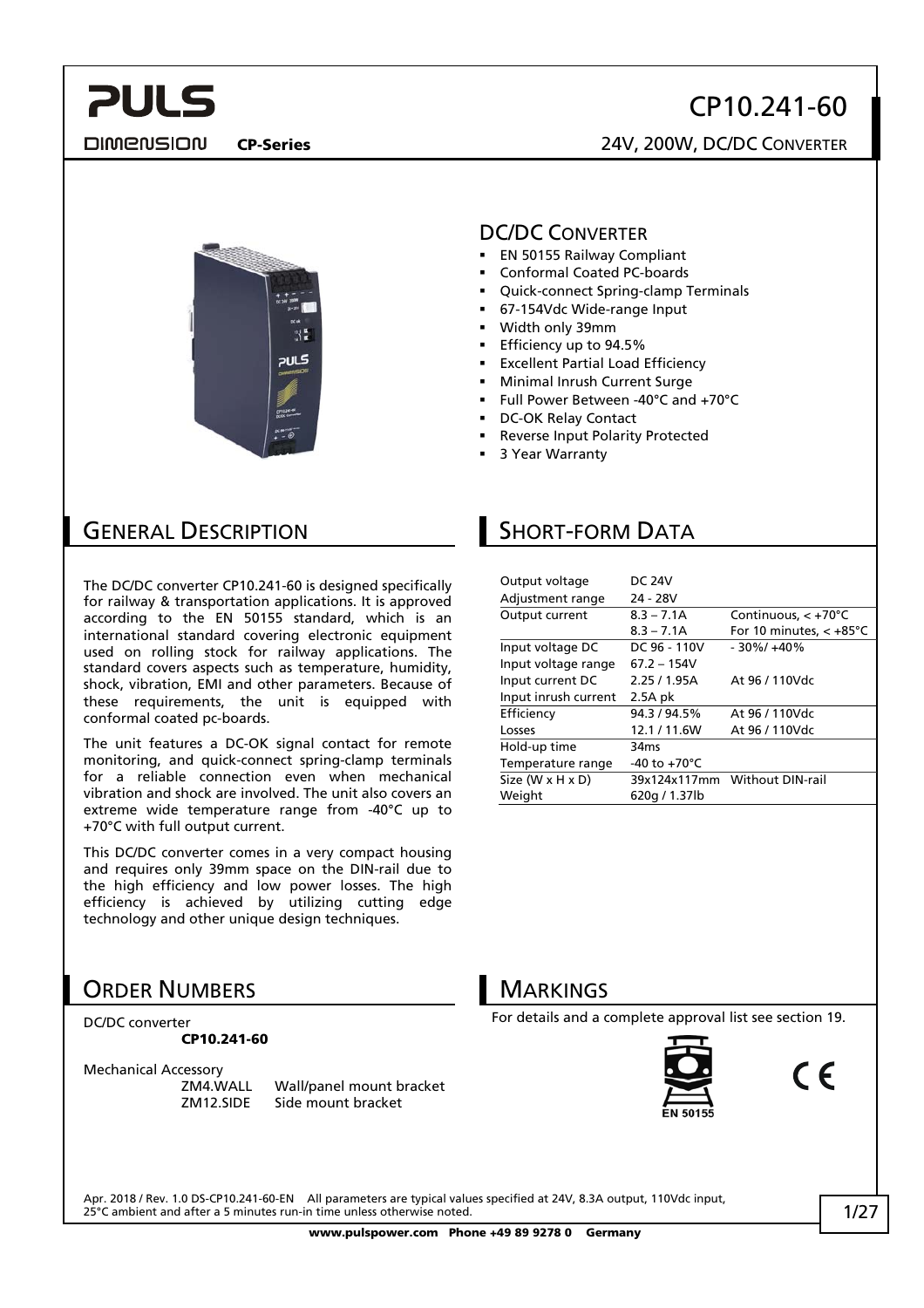**DIMENSION** 

## CP10.241-60

CP-Series 24V, 200W, DC/DC CONVERTER

### INDEX

|         |                                    | Page | Page                                              |  |
|---------|------------------------------------|------|---------------------------------------------------|--|
| $1_{-}$ |                                    |      | 20. RoHS, REACH and Other Fulfilled Standards  18 |  |
| 2.      |                                    |      |                                                   |  |
| 3.      |                                    |      |                                                   |  |
| 4.      |                                    |      | 22.1. ZM4.WALL - Wall/Panel Mount Bracket .20     |  |
| 5.      |                                    |      | 22.2. ZM12.SIDE - Side Mounting Bracket21         |  |
| 6.      |                                    |      | 22.3.                                             |  |
| 7.      |                                    |      | 22.4. YR20.242 - Redundancy Module22              |  |
|         |                                    |      | 22.5. YR20.246 - Redundancy Module with           |  |
|         |                                    |      |                                                   |  |
|         | 10. Efficiency and Power Losses10  |      |                                                   |  |
|         |                                    |      |                                                   |  |
|         |                                    |      |                                                   |  |
|         |                                    |      | 23.3.                                             |  |
|         | 14. Front Side and User Elements13 |      | Parallel Use to Increase Output Power24<br>23.4.  |  |
|         |                                    |      | Parallel Use for Redundancy 25<br>23.5.           |  |
|         |                                    |      | Use in a Tightly Sealed Enclosure 26<br>23.6.     |  |
|         |                                    |      | 23.7. Mounting Orientations 27                    |  |
|         |                                    |      |                                                   |  |
|         | 19. Approvals and Declarations18   |      |                                                   |  |

|       |                                                   | . uyu |
|-------|---------------------------------------------------|-------|
|       | 20. RoHS, REACH and Other Fulfilled Standards  18 |       |
|       | 21. Physical Dimensions and Weight 19             |       |
|       |                                                   |       |
|       | 22.1. ZM4.WALL - Wall/Panel Mount Bracket.20      |       |
|       | 22.2. ZM12.SIDE - Side Mounting Bracket21         |       |
|       |                                                   |       |
|       | 22.4. YR20.242 - Redundancy Module22              |       |
|       | 22.5. YR20.246 - Redundancy Module with           |       |
|       |                                                   |       |
|       |                                                   |       |
|       |                                                   |       |
|       |                                                   |       |
|       |                                                   |       |
|       | 23.4. Parallel Use to Increase Output Power24     |       |
| 23.5. | Parallel Use for Redundancy 25                    |       |
| 23.6. | Use in a Tightly Sealed Enclosure 26              |       |
| 23.7. | Mounting Orientations 27                          |       |
|       |                                                   |       |

The information given in this document is correct to the best of our knowledge and experience at the time of publication. If not expressly agreed otherwise, this information does not represent a warranty in the legal sense of the word. As the state of our knowledge and experience is constantly changing, the information in this data sheet is subject to revision. We therefore kindly ask you to always use the latest issue of this document (available under www.pulspower.com).

No part of this document may be reproduced or utilized in any form without our prior permission in writing.

### TERMINOLOGY AND ABREVIATIONS

| PE and $\bigoplus$ symbol | PE is the abbreviation for Protective Earth and has the same meaning as the symbol $\bigoplus$ .                                                                                                                                      |
|---------------------------|---------------------------------------------------------------------------------------------------------------------------------------------------------------------------------------------------------------------------------------|
| Earth, Ground             | This document uses the term "earth" which is the same as the U.S. term "ground".                                                                                                                                                      |
| T.b.d.                    | To be defined, value or description will follow later.                                                                                                                                                                                |
| <b>DC 110V</b>            | A figure displayed with the AC or DC before the value represents a nominal voltage with<br>standard tolerances (usually ±15%) included.<br>E.g.: DC 12V describes a 12V battery disregarding whether it is full (13.7V) or flat (10V) |
| <b>110Vdc</b>             | A figure with the unit (Vdc) at the end is a momentary figure without any additional<br>tolerances included.                                                                                                                          |
| may                       | A key word indicating flexibility of choice with no implied preference.                                                                                                                                                               |
| shall                     | A key word indicating a mandatory requirement.                                                                                                                                                                                        |
| should                    | A key word indicating flexibility of choice with a strongly preferred implementation.                                                                                                                                                 |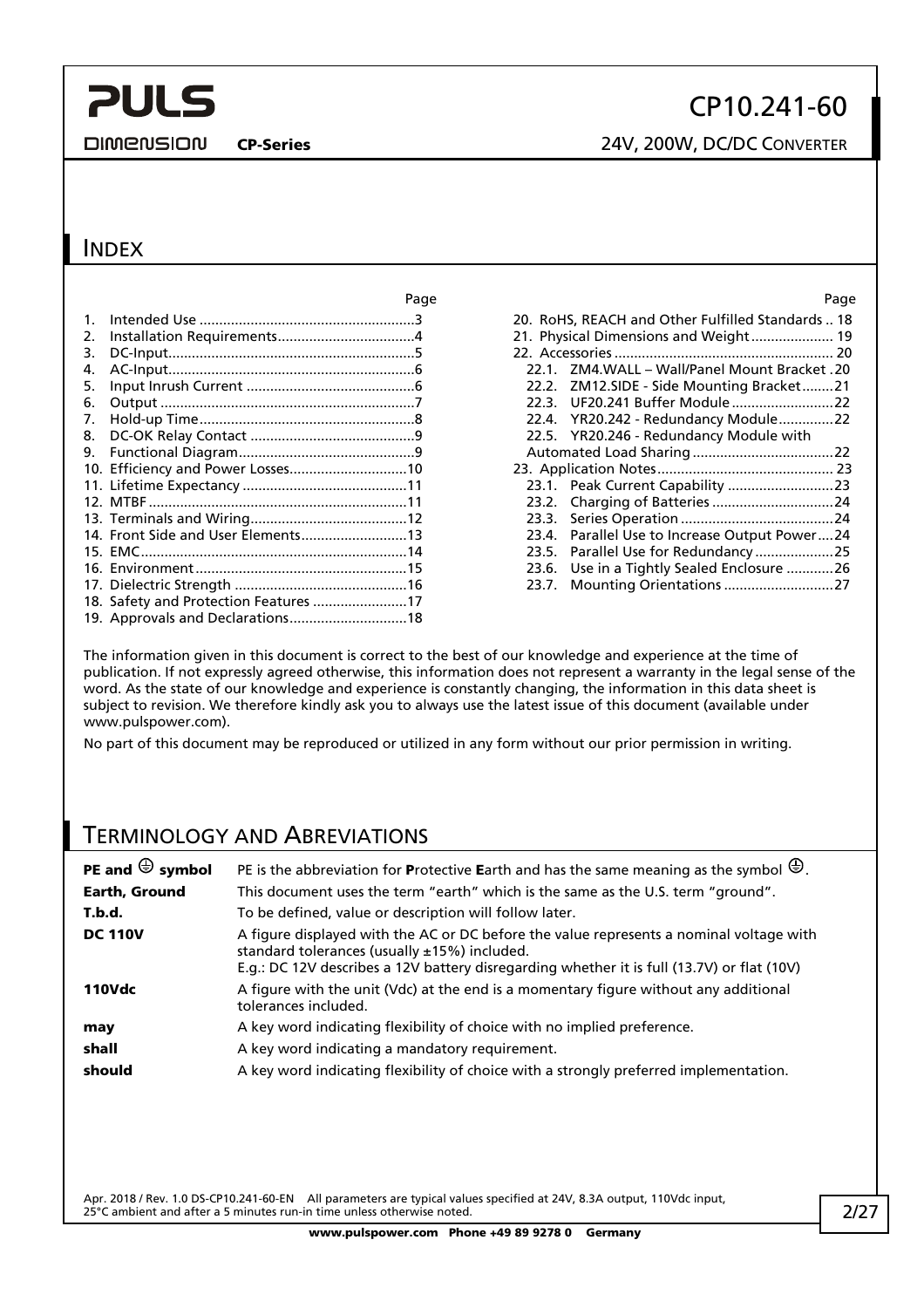<span id="page-2-0"></span>**DIMENSION** 

CP10.241-60

CP-Series 24V, 200W, DC/DC CONVERTER

## 1. INTENDED USE

This device is designed for installation in an enclosure and is intended for general use such as in rolling stock for railway applications (according to EN 50155) or in industrial control, office, communication, and instrumentation equipment.

Do not use this device in equipment, where malfunction may cause severe personal injury or threaten human life.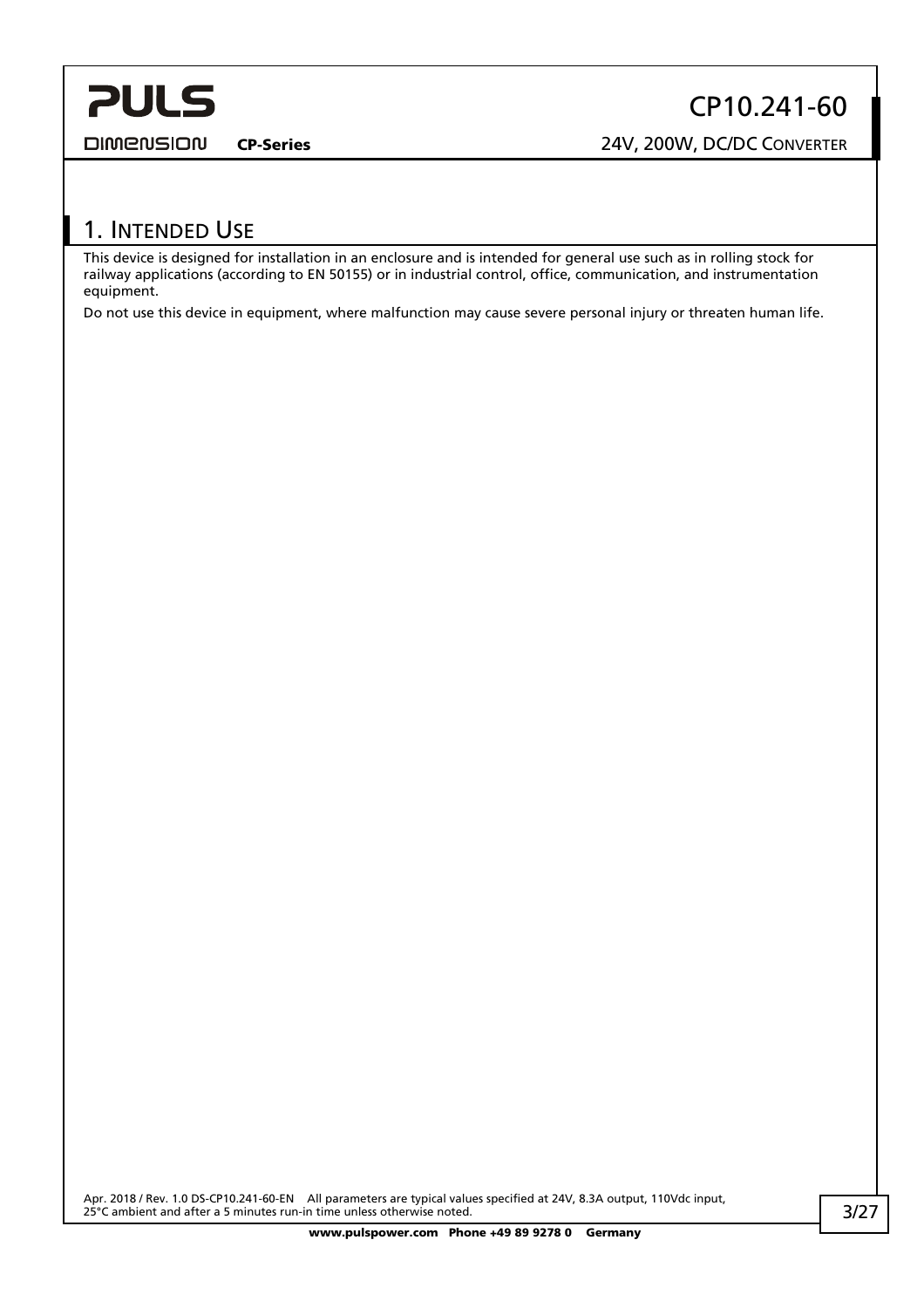<span id="page-3-0"></span>**PULS** 

## <span id="page-3-1"></span>2. INSTALLATION REQUIREMENTS

This device may only be installed and put into operation by qualified personnel.

This device does not contain serviceable parts. The tripping of an internal fuse is caused by an internal defect.

If damage or malfunction should occur during installation or operation, immediately turn power off and send unit to the factory for inspection.

Install device in an enclosure providing protection against electrical, mechanical and fire hazards.

Install the device onto a DIN-rail according to EN 60715 with the input terminals on the bottom of the device. Other mounting orientations require a reduction in output current.

Make sure that the wiring is correct by following all local and national codes. Use appropriate copper cables that are designed for a minimum operating temperature of 60°C for ambient temperatures up to +45°C, 75°C for ambient temperatures up to +60°C and 90°C for ambient temperatures up to +70°C. Ensure that all strands of a stranded wire enter the terminal connection.

The device is designed for pollution degree 2 areas in controlled environments. No condensation or frost is allowed. The enclosure of the device provides a degree of protection of IP20.

The device is designed as "Class of Protection I" equipment according to IEC 61140.

Do not use without a proper PE (Protective Earth) connection.

The device can be powered from a regulated power supply or a similar DC source. The voltage between the supply voltage terminals and ground must not exceed 300Vdc continuously.

A disconnecting means shall be provided for the input of the device.

The output is electronically protected against no-load, overload and short circuit and can supply any kind of loads, including unlimited inductive loads and capacitive loads. If capacitors with a capacitance >1.5F are connected, the unit might charge the capacitor in an intermittent mode.

Do not apply return voltages from the load to the output terminals higher than 35V.

The device is designed for convection cooling and does not require an external fan. Do not obstruct airflow and do not cover ventilation grid!

The device is designed for altitudes up to 6000m (19685ft). See additional requirements in the product datasheet for use above 2000m (6560ft).

Keep the following minimum installation clearances: 40mm on top, 20mm on the bottom, 5mm left and right side. Increase the 5mm to 15mm in case the adjacent device is a heat source. When the device is permanently loaded with less than 50%, the 5mm can be reduced to zero.

The device is designed, tested and approved for branch circuits up to 20A without additional protection device. If an external fuse is utilized, do not use circuit breakers smaller than 6A B- or 4A C-Characteristic to avoid a nuisance tripping of the circuit breaker.

The maximum surrounding air temperature is +85°C (+185°F). The operational temperature is the same as the ambient or surrounding air temperature and is defined 2cm below the device.

The device is designed to operate in areas between 5% and 95% relative humidity.

Check for correct input polarity. The device will not operate when the voltage is reversed.

 $M$  WARNING  $\vert$  Risk of electrical shock, fire, personal injury or death.

- Turn power off before working on the device. Protect against inadvertent re-powering.
- Make sure that the wiring is correct by following all local and national codes.
- Do not modify or repair the unit.
- Do not open the unit as high voltages are present inside.
- Use caution to prevent any foreign objects from entering the housing.
- Do not use in wet locations or in areas where moisture or condensation can be expected.
- Do not touch during power-on, and immediately after power-off. Hot surfaces may cause burns.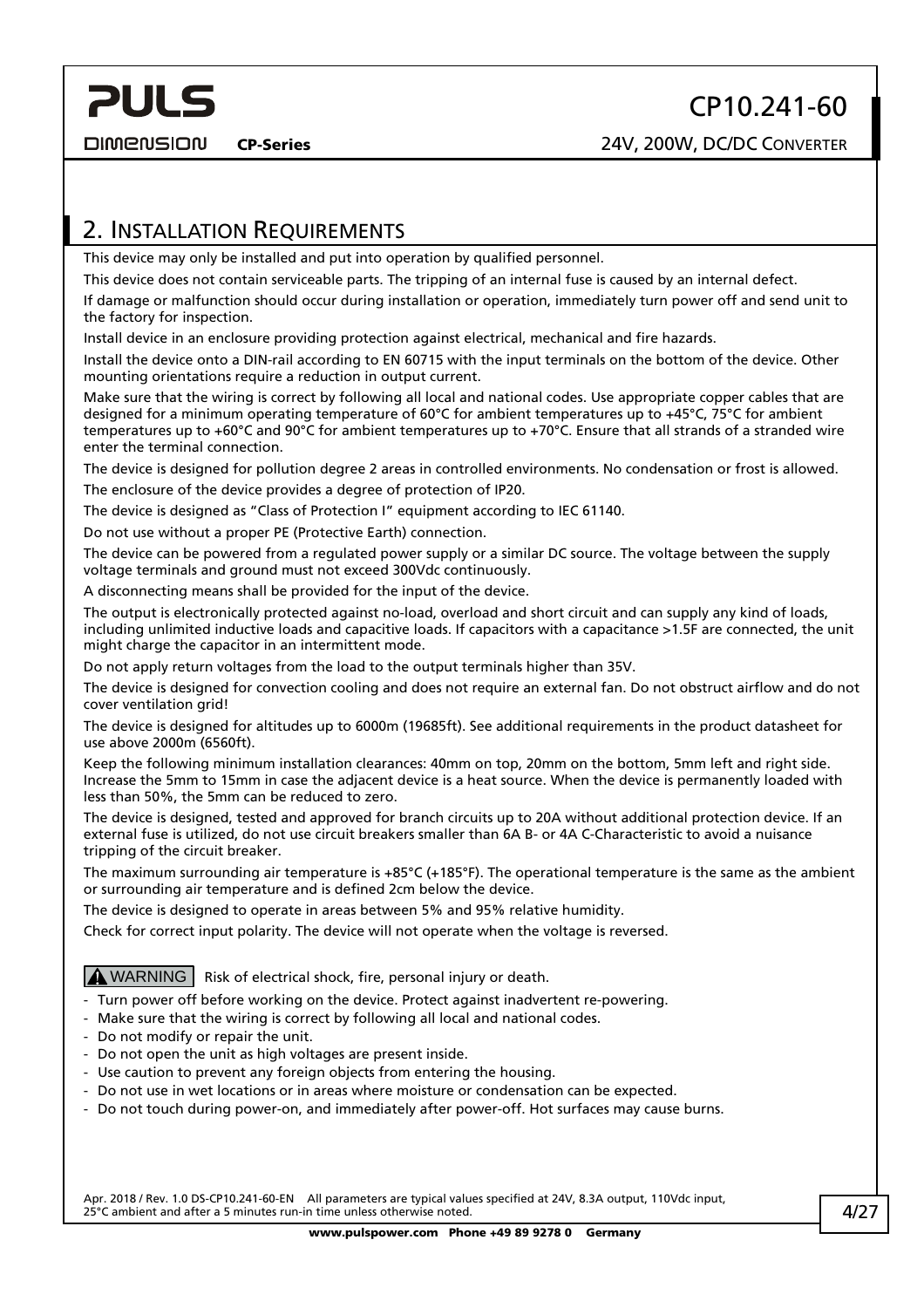<span id="page-4-0"></span>**DIMENSION** 

## 3. DC-INPUT

Use a battery or a similar DC source. A supply from the intermediate DC-bus of a frequency converter is not recommended and can cause a malfunction or damage the unit.

| Input voltage<br>Input voltage range               | Nom.                            | DC 96-110V<br>67-154Vdc | $-30\%/+40\%$                                                        |
|----------------------------------------------------|---------------------------------|-------------------------|----------------------------------------------------------------------|
|                                                    |                                 | 57-67Vdc                | Short term for 2s, no start at 57Vdc                                 |
| Input current                                      | Typ.                            | 2.25A                   | At 8.3A and 96Vdc input voltage, see Fig. 3-3                        |
|                                                    | Typ.                            | 1.95A                   | At 8.3A and 110Vdc input voltage, see Fig. 3-3                       |
| Allowed voltage between input<br>to earth (ground) | Max.                            | 300Vdc                  | Continuous, IEC 62477-1                                              |
| Allowed input ripple voltage                       | Max.                            | 15Vpp<br>3Vpp           | $50Hz - 10kHz$<br>$10kHz - 50kHz$                                    |
| Turn-on voltage                                    | Typ.                            | 64.5Vdc                 | Steady-state value, temperature independent, see Fig.<br>$3-1$       |
| Shut-down voltage                                  | Typ.                            | 62.5Vdc                 | Steady-state value, temperature independent, see Fig.<br>$3-1$       |
| Start-up delay                                     | Typ.                            | 700 <sub>ms</sub>       | At 96Vdc input, see Fig. 3-2                                         |
|                                                    | Typ.                            | 600 <sub>ms</sub>       | At 110Vdc input, see Fig. 3-2                                        |
| Rise time                                          | Typ.                            | 45 <sub>ms</sub>        | At 8.3A constant current load, OmF load capacitance                  |
|                                                    | Typ.                            | 90 <sub>ms</sub>        | At 8.3A constant current load, 8mF load capacitance,<br>see Fig. 3-2 |
| Reverse input polarity protection                  |                                 | Included                | The device will not operate when the voltage is<br>reversed.         |
| Turn-on overshoot                                  | Max.                            | 200mV                   | See Fig. 3-2                                                         |
| External input protection                          | See recommendations in chapter. |                         |                                                                      |







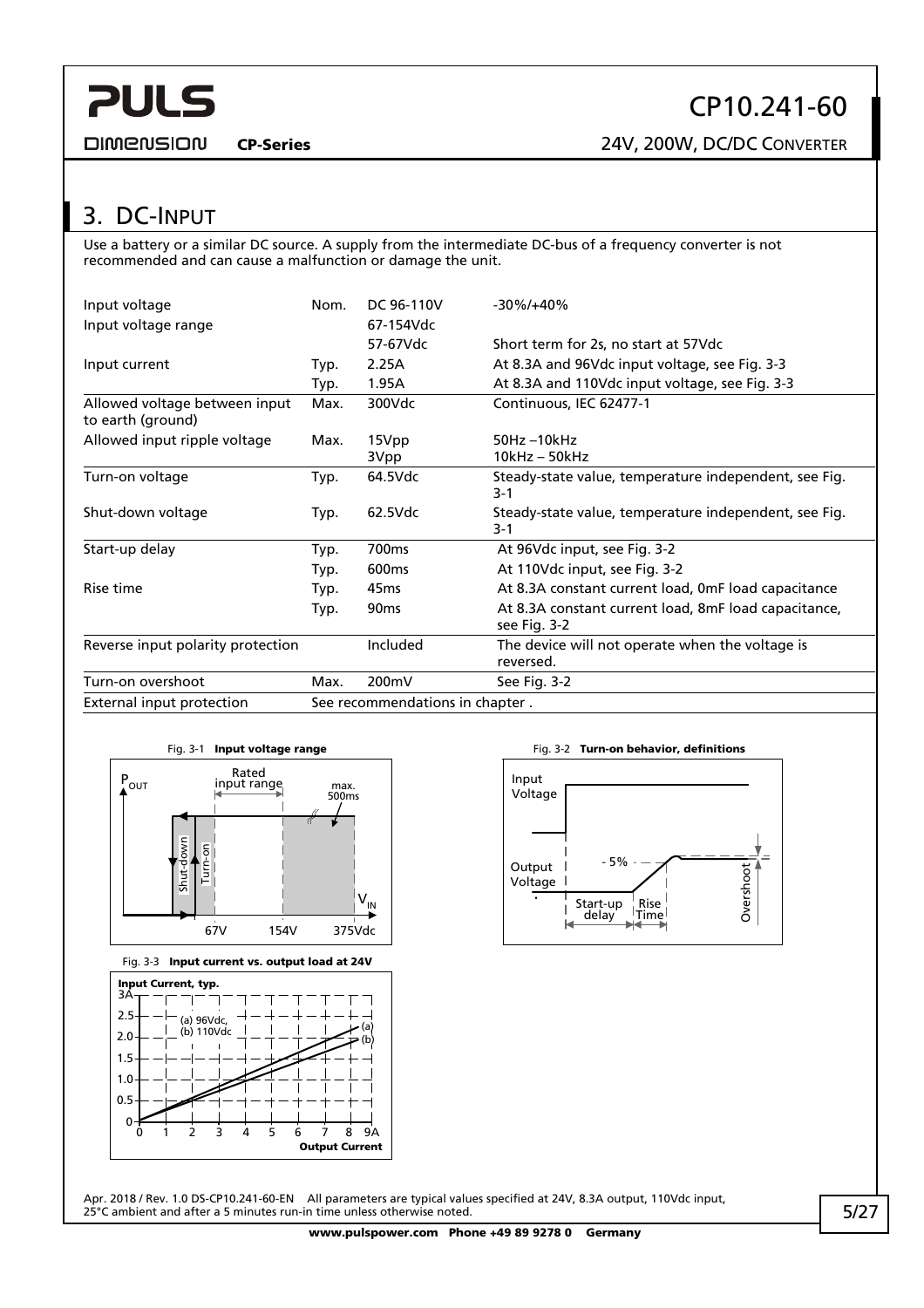<span id="page-5-0"></span>**DIMENSION** 

CP10.241-60

CP-Series 24V, 200W, DC/DC CONVERTER

## 4. AC-INPUT

Do not operate this DC/DC converter with an AC-input voltage. Use the CP10.241 or CP10.241-C1 (when conformal coating is needed) unit instead.

## 5. INPUT INRUSH CURRENT

An active inrush limitation circuit (inrush limiting fixed resistor which is bypassed by a relay) limits the input inrush current after turn-on of the input voltage.

The charging current into EMI suppression capacitors is disregarded in the first microseconds after switch-on.

|                |      | <b>DC 96V</b>        | <b>DC 110V</b>       |                         |
|----------------|------|----------------------|----------------------|-------------------------|
| Inrush current | Max. | 8A <sub>peak</sub>   | 8A <sub>peak</sub>   | Temperature independent |
|                | Typ. | 2.5A <sub>peak</sub> | 2.5A <sub>peak</sub> | Temperature independent |
| Inrush energy  | Max. | $0.1A^{2}s$          | $0.1A^2s$            | Temperature independent |

#### Fig. 5-1 Typical input inrush current behaviour at nominal load and 25°C ambient

| 50ms/DIV                     |                                                           |    |  |                                |  |  |
|------------------------------|-----------------------------------------------------------|----|--|--------------------------------|--|--|
| Input<br>current<br>0.5A/DIV | c                                                         | سر |  | <b>Markuona krikonananan v</b> |  |  |
|                              |                                                           |    |  |                                |  |  |
| Input<br>voltage<br>20V/DIV  | Ġ.                                                        |    |  |                                |  |  |
|                              | Output voltage 5V/DIV<br><b>WARENESS ARTISTIC WARRANT</b> |    |  |                                |  |  |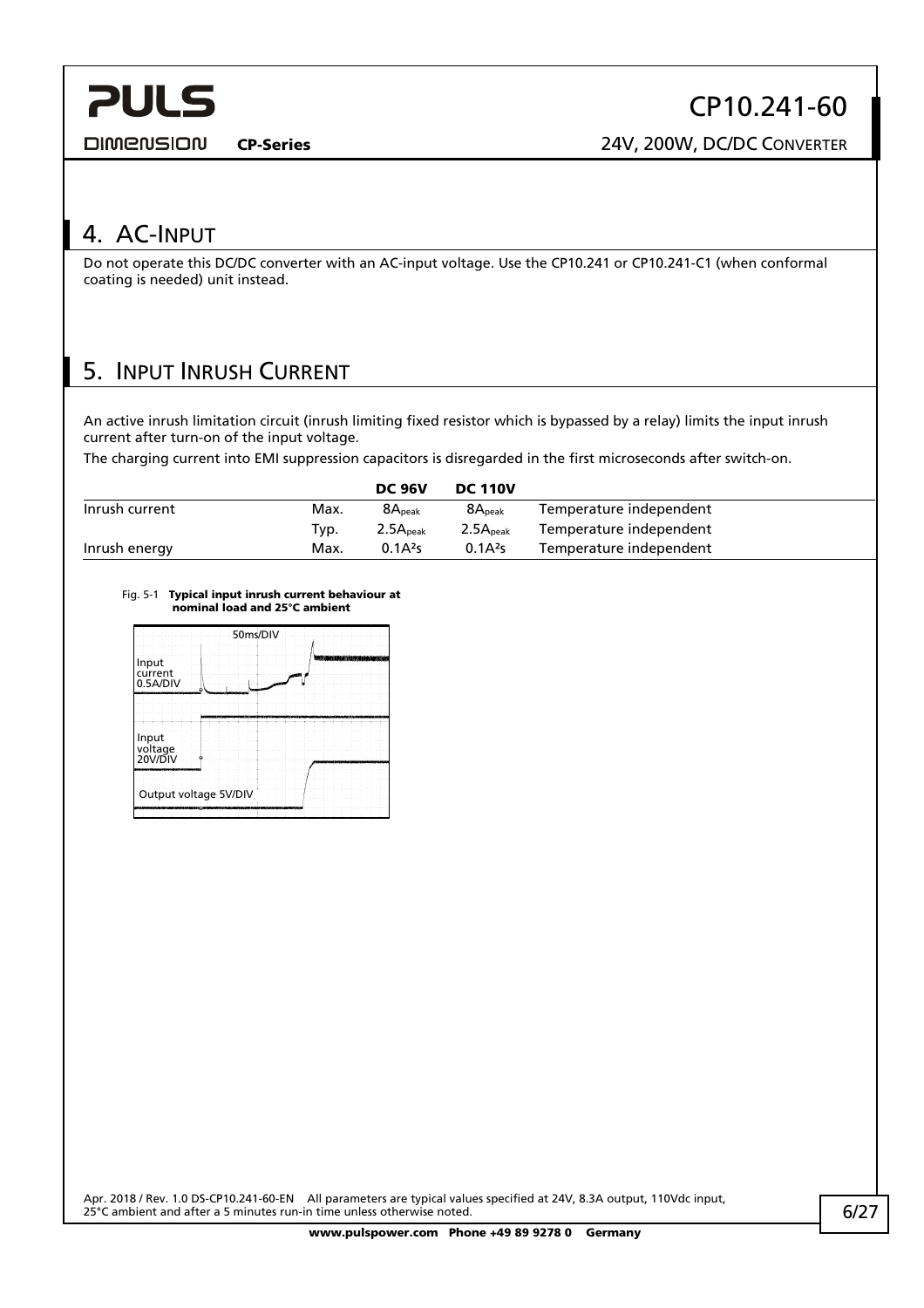<span id="page-6-0"></span>**DIMENSION** 

## 6. OUTPUT

The output provides a SELV/PELV/ES1 rated voltage, which is galvanically isolated from the input voltage. The device is designed to supply any kind of loads, including capacitive and inductive loads. If extreme large capacitors, such as EDLCs (electric double layer capacitors or "UltraCaps") with a capacitance >1.5F are connected, the unit might charge the capacitor in an intermittent mode.

| Output voltage                      | Nom. 24V |                                   |                                                                                                                                                                                                                                                                                    |
|-------------------------------------|----------|-----------------------------------|------------------------------------------------------------------------------------------------------------------------------------------------------------------------------------------------------------------------------------------------------------------------------------|
| Adjustment range                    | Min.     | 24-28V                            | Guaranteed                                                                                                                                                                                                                                                                         |
|                                     | Max.     | 30V                               | This is the maximum output voltage which can occur<br>at the clockwise end position of the potentiometer<br>due to tolerances. It is not a guaranteed value which<br>can be achieved.                                                                                              |
| Factory setting                     | Typ.     | $24.1V \pm 0.2\%$                 | At full load, cold unit                                                                                                                                                                                                                                                            |
| Line regulation                     | Max.     | 10mV                              | Between 67 and 154Vdc                                                                                                                                                                                                                                                              |
| Load regulation                     | Max.     | 100mV                             | Between 0A and 8.3A, static value                                                                                                                                                                                                                                                  |
| Ripple and noise voltage            | Max.     | 50mVpp                            | Bandwidth 20Hz to 20MHz, 50Ohm                                                                                                                                                                                                                                                     |
| Output current                      |          | Nom. 8.3A                         | At 24V and an ambient temperature below 70°C or at<br>+85°C for maximum 10 minutes.                                                                                                                                                                                                |
|                                     |          | Nom. 7.1A                         | At 28V and an ambient temperature below 70°C or at<br>+85°C for maximum 10 minutes.                                                                                                                                                                                                |
| Fuse breaking current <sup>1)</sup> | Typ.     | 30A                               | Up to 12ms once every five seconds, see Fig. 6-2.                                                                                                                                                                                                                                  |
| Overload protection                 |          | Included                          | Electronically protected against overload, no-load and<br>short-circuits. In case of a protection event, audible<br>noise may occur.                                                                                                                                               |
| Overload behaviour                  |          | Continuous current                | Output voltage above 13Vdc, see Fig. 6-1                                                                                                                                                                                                                                           |
|                                     |          | Intermitted current <sup>2)</sup> | Output voltage below 13Vdc, see Fig. 6-1                                                                                                                                                                                                                                           |
| Overload/short-circuit current      | Max.     | 10.6A                             | Continuous current, see Fig. 6-1                                                                                                                                                                                                                                                   |
|                                     | Typ.     | 11.5A                             | Intermitted current peak value for typ. 2s                                                                                                                                                                                                                                         |
|                                     |          |                                   | Load impedance 50mOhm, see Fig. 6-3<br>Discharge current of output capacitors is not included.                                                                                                                                                                                     |
|                                     |          | Max. 4.3A                         | Intermitted current average value (R.M.S.)<br>Load impedance 50mOhm, see Fig. 6-3                                                                                                                                                                                                  |
| Output capacitance                  | Typ.     | 4 400µF                           | Included inside the power supply                                                                                                                                                                                                                                                   |
| <b>Back-feeding loads</b>           | Max.     | 35V                               | The unit is resistant and does not show<br>malfunctioning when a load feeds back voltage to the<br>power supply. It does not matter whether the power<br>supply is on or off. The absorbing energy can be<br>calculated according to the built-in large sized output<br>capacitor. |

1) The fuse braking current is an enhanced transient current which helps to start heavy loads or to trip fuses on faulty output branches. The output voltage stays above 20V. See chapter [23.1](#page-22-1) for additional measurements.

2) At heavy overloads (when output voltage falls below 13V), the power supply delivers continuous output current for 2s. After this, the output is switched off for approx. 18s before a new start attempt is automatically performed. This cycle is repeated as long as the overload exists. If the overload has been cleared, the device will operate normally. see [Fig. 6-2](#page-7-1).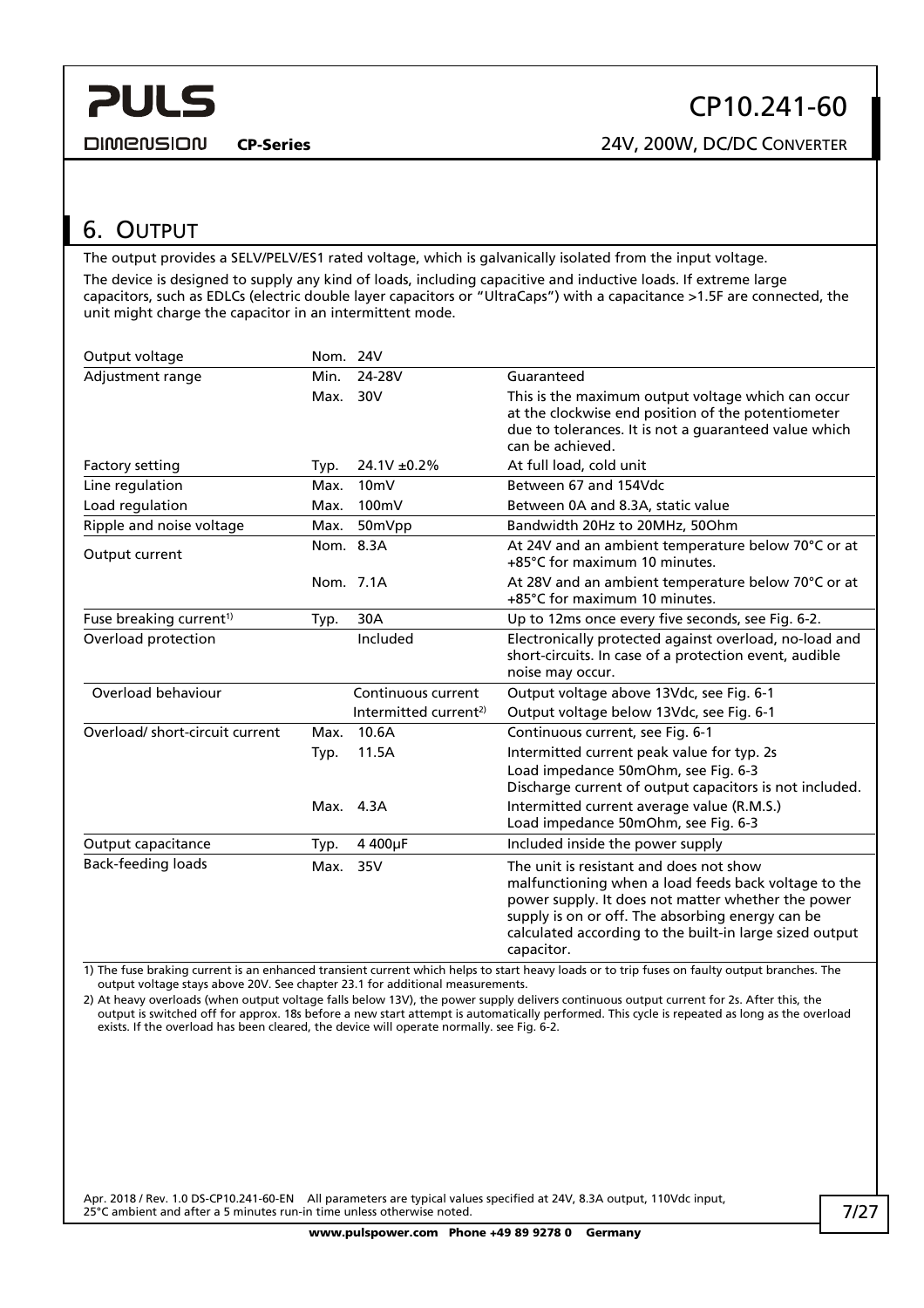#### <span id="page-7-0"></span>**DIMENSION**

# CP10.241-60

CP-Series 24V, 200W, DC/DC CONVERTER

<span id="page-7-1"></span>



Fig. 6-3 Short-circuit on output, Hiccup<sup>PLUS</sup> mode, typ.

<span id="page-7-2"></span>

## 7. HOLD-UP TIME

The internal capacitor, which supplies the energy for the hold-up time is isolated by a diode to the input voltage. A short on the input line does not discharge the internal hold-up capacitor.

|              |      | <b>DC 96V</b>    | <b>DC 110V</b>   |                        |
|--------------|------|------------------|------------------|------------------------|
| Hold-up Time | Typ. | 72ms             | 72 <sub>ms</sub> | At 4.15A, see Fig. 7-1 |
|              | Min. | 54 <sub>ms</sub> | 54 <sub>ms</sub> | At 4.15A, see Fig. 7-1 |
|              | Typ. | 34 <sub>ms</sub> | 34 <sub>ms</sub> | At 8.3A, see Fig. 7-1  |
|              | Min. | 26ms             | 26 <sub>ms</sub> | At 8.3A, see Fig. 7-1  |

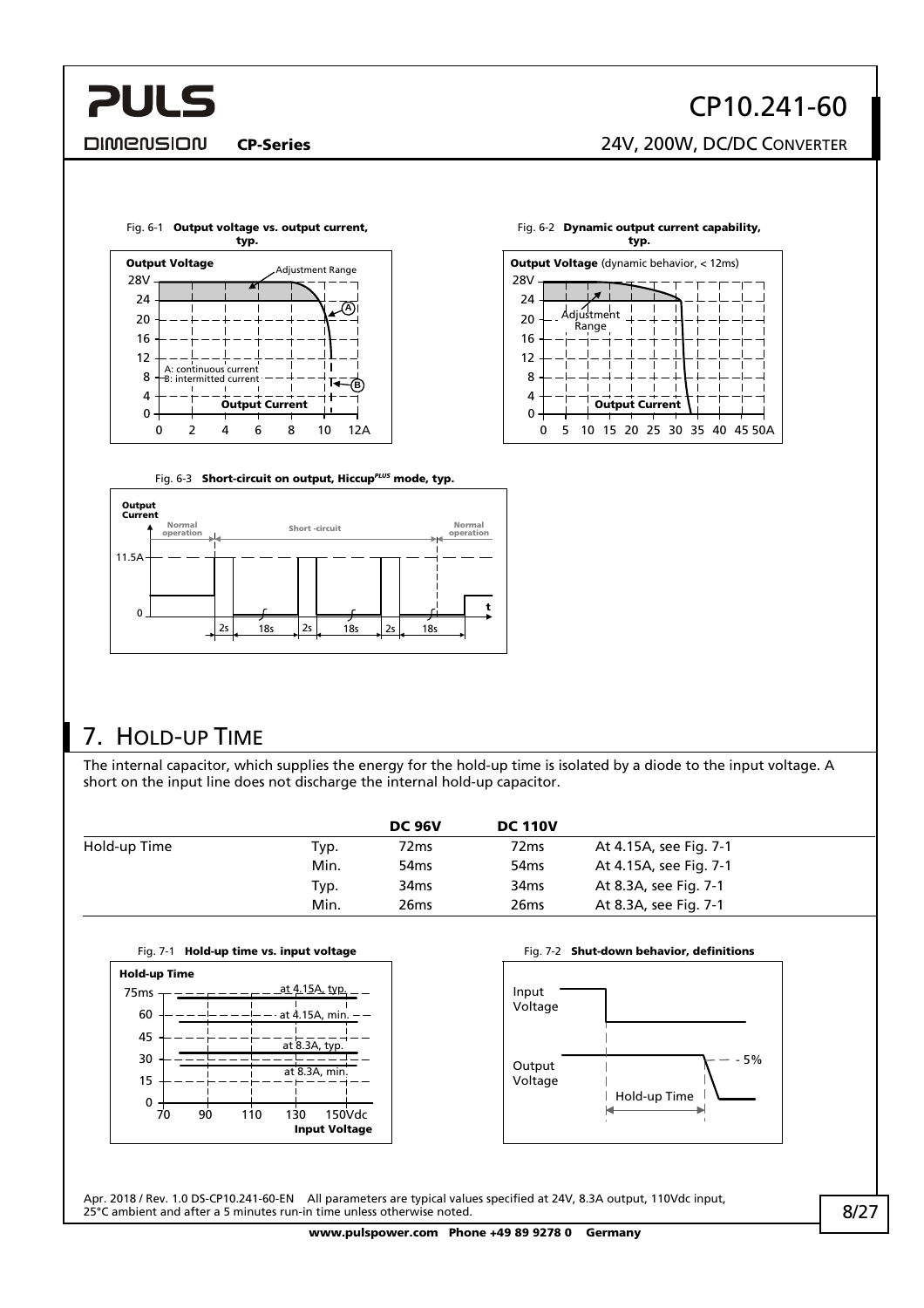<span id="page-8-0"></span>

CP-Series 24V, 200W, DC/DC CONVERTER

## 8. DC-OK RELAY CONTACT

This feature monitors the output voltage on the output terminals of a running power supply.

| Contact closes       | As soon as the output voltage reaches typ. 90% of the adjusted output voltage level.                                                                                                   |
|----------------------|----------------------------------------------------------------------------------------------------------------------------------------------------------------------------------------|
| Contact opens        | As soon as the output voltage dips more than 10% below the adjusted output voltage.<br>Short dips will be extended to a signal length of 100ms. Dips shorter than 1ms will be ignored. |
| Switching hysteresis | 1V                                                                                                                                                                                     |
| Contact ratings      | Maximal 60Vdc 0.3A, 30Vdc 1A, 30Vac 0.5A, resistive load                                                                                                                               |
|                      | Minimal permissible load: 1mA at 5Vdc                                                                                                                                                  |
| Isolation voltage    | See dielectric strength table in section 18.                                                                                                                                           |

#### Fig. 8-1 DC-ok relay contact behavior



## 9. FUNCTIONAL DIAGRAM



www.pulspower.com Phone +49 89 9278 0 Germany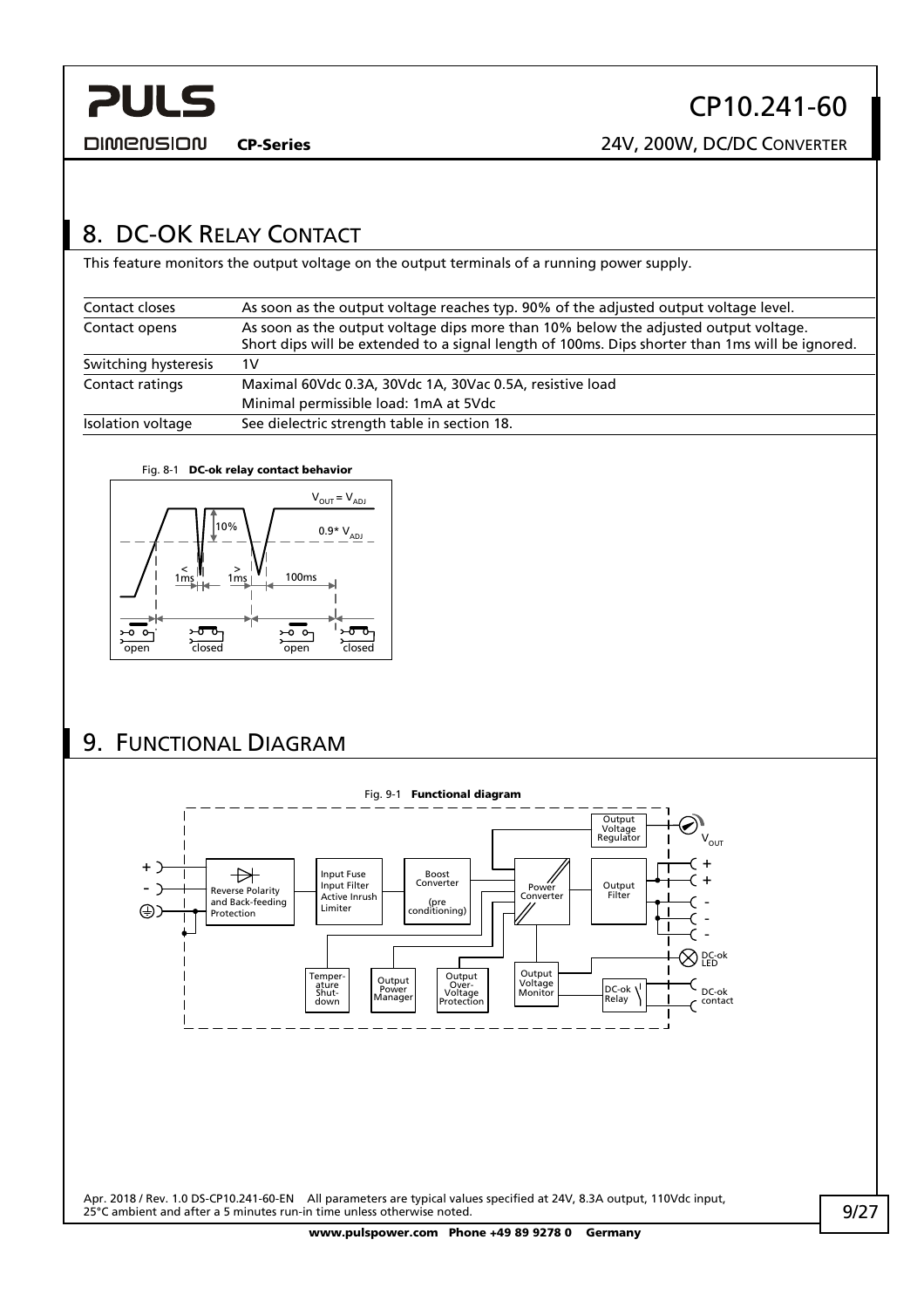#### <span id="page-9-0"></span>**DIMENSION**

## CP10.241-60

CP-Series 24V, 200W, DC/DC CONVERTER

## 10. EFFICIENCY AND POWER LOSSES

|                      |      | <b>DC 96V</b> | <b>DC 110V</b> |                                                        |
|----------------------|------|---------------|----------------|--------------------------------------------------------|
| Efficiency           | Typ. | 94.3%         | 94.5%          | At 24V, 8.3A                                           |
| Average efficiency*) | Typ. | 93.1%         | 93.5%          | 25% at 2.1A, 25% at 4.15A,<br>25% at 6.2A, 25% at 8.3A |
| Power losses         | Typ. | 2.8W          | 2.6W           | At 24V, 0A                                             |
|                      | Typ. | 7.2W          | 6.8W           | At 24V, 4.2A (= $50\%$ load)                           |
|                      | Typ. | 12.1W         | 11.6W          | At 24V, 8.3A                                           |

\*) The average efficiency is an assumption for a typical application where the DC/DC converter is loaded with 25% of the nominal load for 25% of the time, 50% of the nominal load for another 25% of the time, 75% of the nominal load for another 25% of the time and with 100% of the nominal load for the rest of the time.







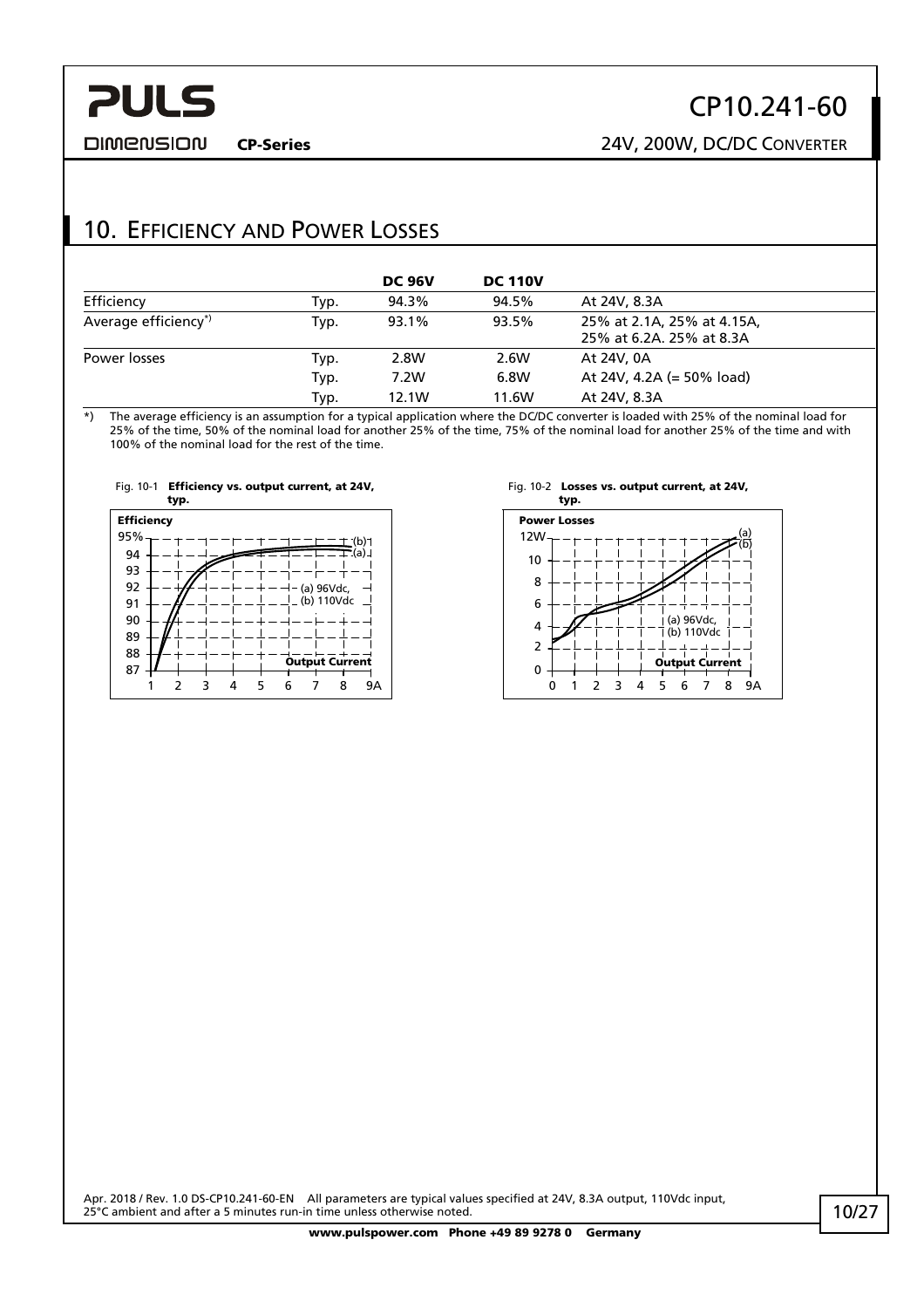<span id="page-10-0"></span>**DIMENSION** 

## CP10.241-60

CP-Series 24V, 200W, DC/DC CONVERTER

## 11. LIFETIME EXPECTANCY

The Lifetime expectancy shown in the table indicates the minimum operating hours (service life) and is determined by the lifetime expectancy of the built-in electrolytic capacitors. Lifetime expectancy is specified in operational hours and is calculated according to the capacitor's manufacturer specification. The manufacturer of the electrolytic capacitors only guarantees a maximum life of up to 15 years (131 400h). Any number exceeding this value is a calculated theoretical lifetime which can be used to compare devices.

|                     | <b>DC 96V</b> | <b>DC 110V</b> |                                  |
|---------------------|---------------|----------------|----------------------------------|
| Lifetime expectancy | 171 000h      | 194 000h       | At 24V, 4.2A and 40 $^{\circ}$ C |
|                     | 485 000h      | 549 000h       | At 24V, 4.2A and 25°C            |
|                     | 112 000h      | 119 000h       | At 24V, 8.3A and 40°C            |
|                     | 316 000h      | 336 000h       | At 24V, 8.3A and 25 $^{\circ}$ C |

## 12. MTBF

MTBF stands for Mean Time Between Failure, which is calculated according to statistical device failures, and indicates reliability of a device. It is the statistical representation of the likelihood of a unit to fail and does not necessarily represent the life of a product.

The MTBF figure is a statistical representation of the likelihood of a device to fail. A MTBF figure of e.g. 1 000 000h means that statistically one unit will fail every 100 hours if 10 000 units are installed in the field. However, it can not be determined if the failed unit has been running for 50 000h or only for 100h.

For these types of units the MTTF (Mean Time To Failure) value is the same value as the MTBF value.

|                          | <b>DC 96V</b> | <b>DC 110V</b> |                                           |
|--------------------------|---------------|----------------|-------------------------------------------|
| MTBF SN 29500, IEC 61709 | 758 000h      | 775 000h       | At 24V, 8.3A and 40 $^{\circ}$ C          |
|                          | 1 337 000h    | 1 362 000h     | At 24V, 8.3A and 25°C                     |
| MTBF MIL HDBK 217F       | 291 000h      | 292 000h       | At 24V, 8.3A and 40°C, Ground Benign GB40 |
|                          | 404 000h      | 406 000h       | At 24V, 8.3A and 25°C, Ground Benign GB25 |
|                          | 72 000h       | 72 000h        | At 24V, 8.3A and 40°C, Ground Fixed GF40  |
|                          | 93 000h       | 94 000h        | At 24V, 8.3A and 25°C, Ground Fixed GF25  |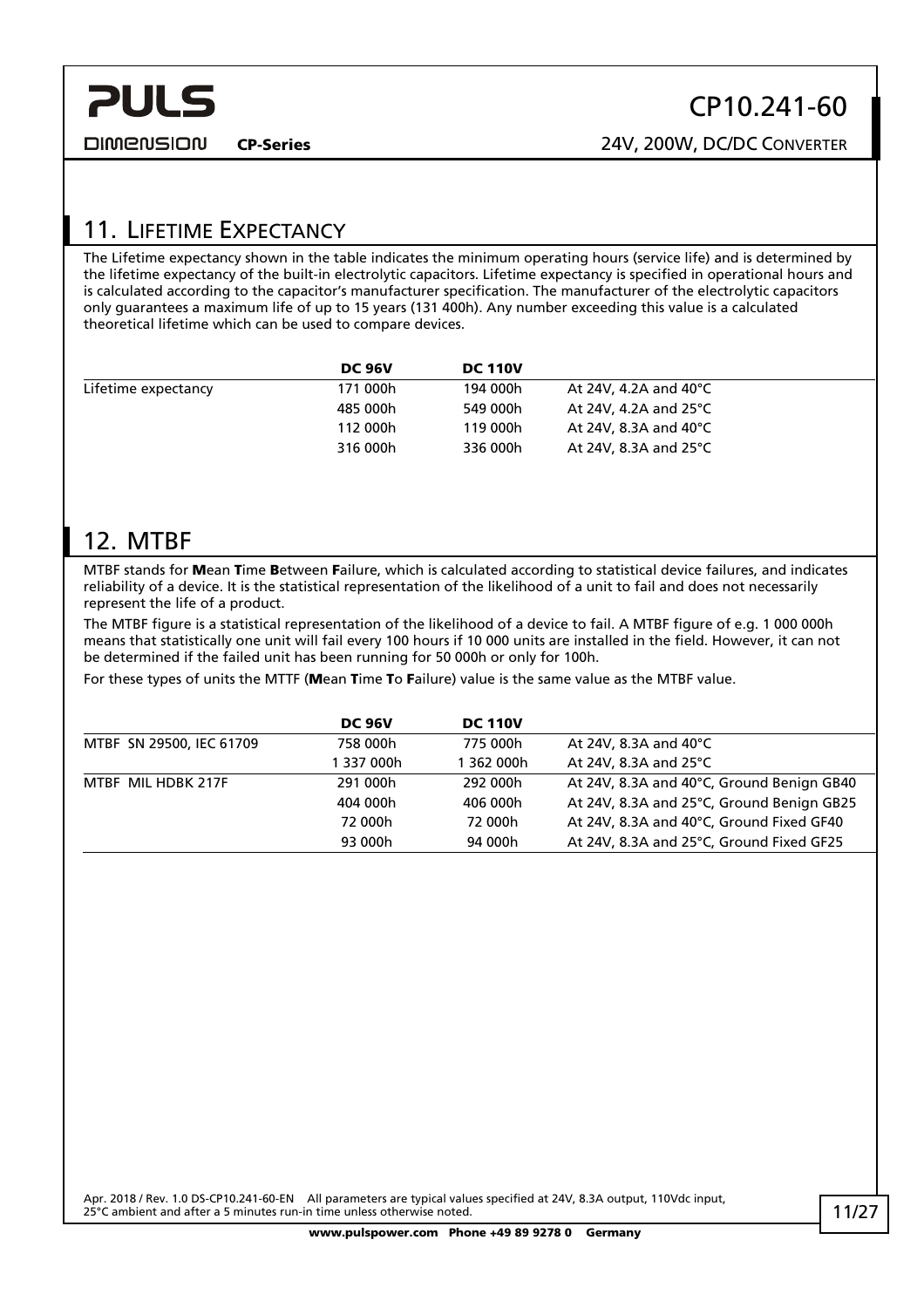CP-Series 24V, 200W, DC/DC CONVERTER

## <span id="page-11-0"></span>13. TERMINALS AND WIRING

The terminals are IP20 finger safe constructed and suitable for field- and factory wiring.

|                               | Input and output                     | <b>DC-OK-Signal</b>            |
|-------------------------------|--------------------------------------|--------------------------------|
| <b>Type</b>                   | Quick-connect spring-clamp terminals | Push-in terminals              |
| Solid wire                    | Max. $6mm^2$                         | Max. $1.5$ mm <sup>2</sup>     |
| Stranded wire                 | Max. $4mm2$                          | Max. $1.5$ mm <sup>2</sup>     |
| <b>American Wire Gauge</b>    | AWG 20-10                            | Max. AWG 28-16                 |
| Max. wire diameter            | 2.8mm (including ferrules)           | 1.6mm (including ferrules)     |
| Wire stripping length         | 10mm / 0.4inch                       | 7mm / 0.28inch                 |
| Screwdriver                   | Not required                         | 3mm slotted to open the spring |
| Recommended tightening torque | Not applicable                       | Not applicable                 |

#### Instructions for wiring:

- a) Use appropriate copper cables that are designed for minimum operating temperatures of: 60°C for ambient up to 45°C and 75°C for ambient up to 60°C minimum 90°C for ambient up to 70°C minimum.
- b) Follow national installation codes and installation regulations!
- c) Ensure that all strands of a stranded wire enter the terminal connection!

#### Daisy chaining:

Daisy chaining (jumping from one DC/DC converter output to the next) is allowed as long as the average output current through one terminal pin does not exceed 25A. If the current is higher, use a separate distribution terminal block as shown in Fig. 13-2.





#### Fig. 13-1 Daisy chaining of outputs Fig. 13-2 Using distribution terminals

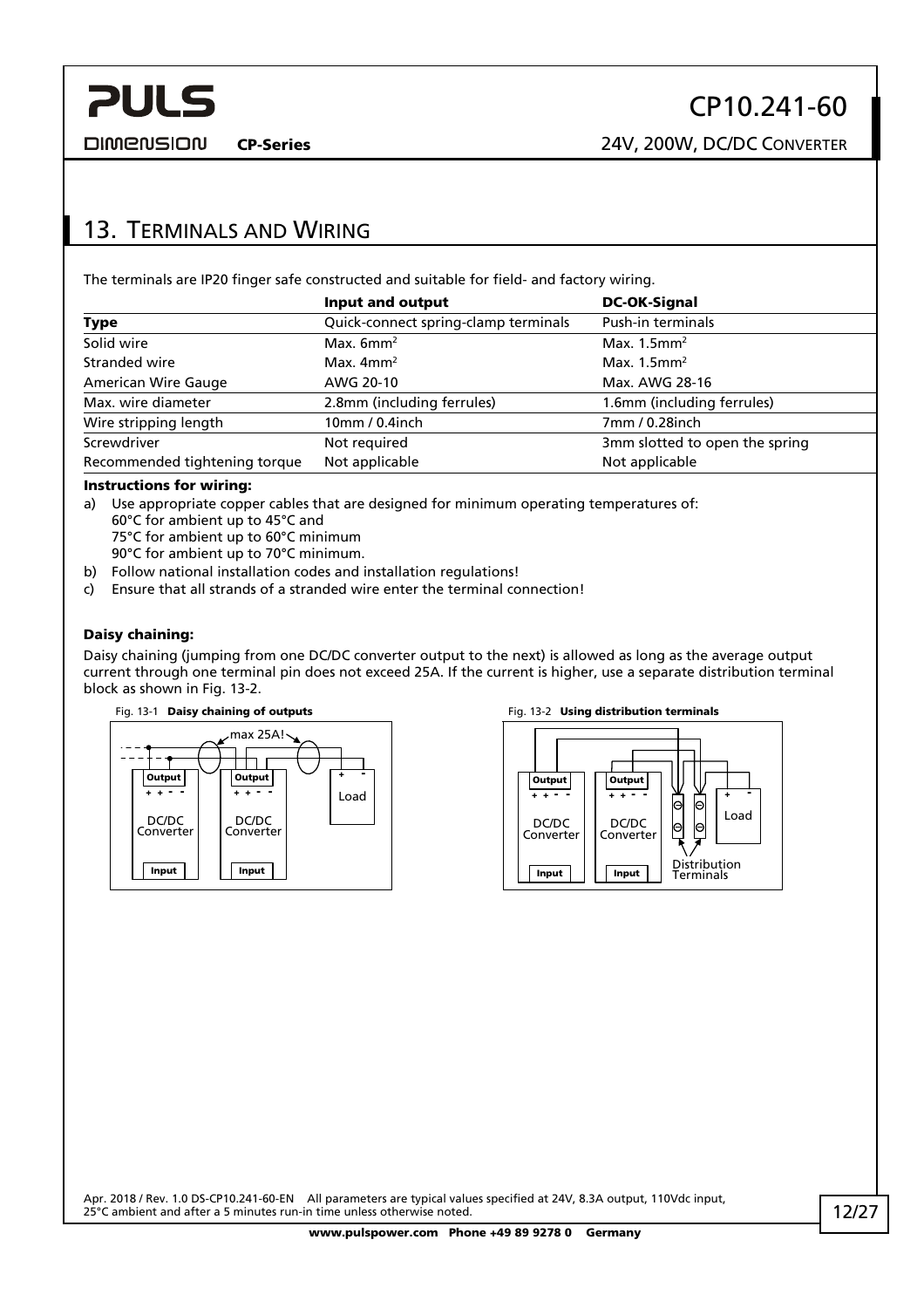<span id="page-12-0"></span>**DIMENSION** 

CP10.241-60

CP-Series 24V, 200W, DC/DC CONVERTER

## 14. FRONT SIDE AND USER ELEMENTS

Fig. 14-1 Front side

## DC 24V 200W  $24 - 28V$ DC ok  $\begin{array}{c} 13 \\ 14 \end{array}$  = **PULS DIMENSION** CP10.241-60 **DC/DC Converter**  $\,$ OC 96-110V  $^{\rm 30}$ ⊕

#### A Input Terminals

(Quick-connect spring-clamp terminals)

- + Positive input
- Negative (return) input<br>⊕ PE (Protective Earth) inn
- PE (Protective Earth) input

#### **B** Output Terminals

(Quick-connect spring-clamp terminals, two positive pins and three negative pins)

- + Positive output
- Negative (return) output
- C Output voltage potentiometer

Open the flap to adjust the output voltage. Factory set: 24.1V

#### D DC-OK LED (green)

On, when the output voltage is >90% of the adjusted output voltage

#### E DC-OK Relay Contact

(Push-in terminals) The DC-OK relay contact is synchronized with the DC-OK LED. See chapter 8 for details.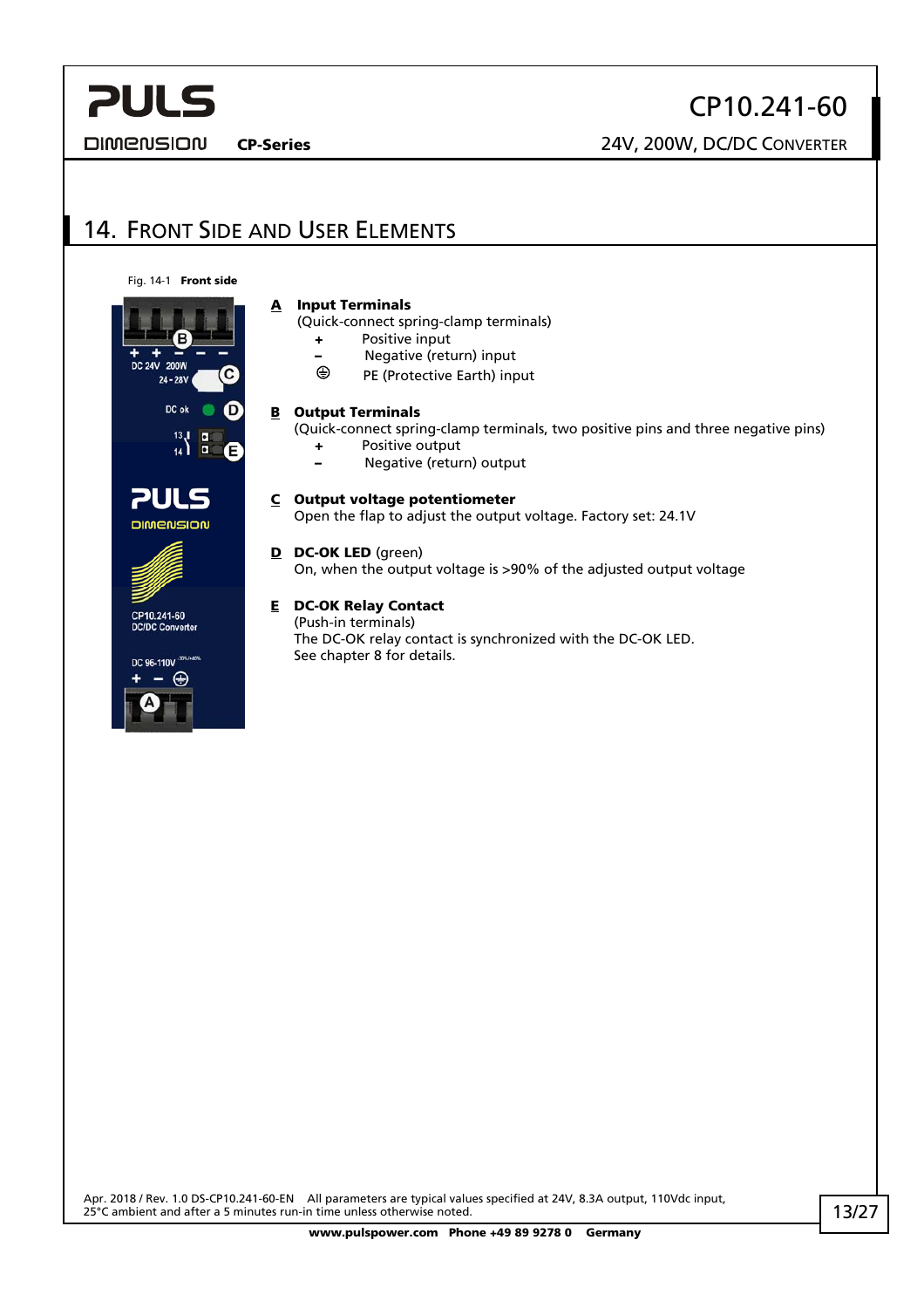<span id="page-13-0"></span>**DIMENSION** 

CP-Series 24V, 200W, DC/DC CONVERTER

## <span id="page-13-1"></span>15. EMC

The EMC behavior of the DC/DC converter is designed for rolling stock railway applications and for applications in industrial environments.

| <b>EMC Immunity</b>                 | According to generic standards EN 61000-6-1 and EN 61000-6-2 and according to the<br>railway standard EN 50121-3-2. |                                                              |                   |                                           |
|-------------------------------------|---------------------------------------------------------------------------------------------------------------------|--------------------------------------------------------------|-------------------|-------------------------------------------|
| Electrostatic discharge             | EN 61000-4-2                                                                                                        | Contact discharge<br>Air discharge                           | 8kV<br>15kV       | Criterion A<br>Criterion A                |
| Electromagnetic RF field            | EN 61000-4-3                                                                                                        | 80MHz-2.7GHz<br>$5.1 - 6GHz$                                 | 20V/m<br>10V/m    | Criterion A<br>Criterion A                |
| <b>Fast transients (Burst)</b>      | EN 61000-4-4                                                                                                        | Input lines<br>Output lines<br>DC-OK signal (coupling clamp) | 4kV<br>2kV<br>2kV | Criterion A<br>Criterion A<br>Criterion A |
| Surge voltage on input              | EN 61000-4-5                                                                                                        | $+ \rightarrow -$<br>$+$ $\rightarrow$ PE, $ \rightarrow$ PE | 2kV<br>4kV        | Criterion A<br>Criterion A                |
| Surge voltage on output             | EN 61000-4-5                                                                                                        | $+ \rightarrow -$<br>$+/ \rightarrow$ PE                     | 1kV<br>2kV        | Criterion A<br>Criterion A                |
| Surge voltage on DC-OK              | EN 61000-4-5                                                                                                        | DC-OK signal $\rightarrow$ PE                                | 1kV               | Criterion A                               |
| Conducted disturbance               | EN 61000-4-6                                                                                                        | 0.15-80MHz                                                   | 10V               | Criterion A                               |
| Power – Frequency magnetic<br>field | EN 61000-4-8                                                                                                        | 16.7Hz, 50Hz<br>0Hz                                          | 100A/m<br>300A/m  | Criterion A<br><b>Criterion A</b>         |
| Pulsed magnetic field               | EN 61000-4-9                                                                                                        |                                                              | 300A/m            | Criterion B                               |
| <b>Criterions:</b>                  |                                                                                                                     |                                                              |                   |                                           |

A: DC/DC converter shows normal operation behavior within the defined limits.

B: During the test the output voltage can slightly drift below or above the specified limits.

| <b>EMC Emission</b>                | According to the generic standard EN 61000-6-4 and according to railway standard EN<br>$50121 - 3 - 2$ . |                                                                                                    |
|------------------------------------|----------------------------------------------------------------------------------------------------------|----------------------------------------------------------------------------------------------------|
| Conducted emission                 | CISPR 16-1-2, CISPR 16-2-1                                                                               | Limits for EN 50121-3-2 fulfilled,                                                                 |
| input lines                        |                                                                                                          | limits for DC power port<br>according EN 61000-6-4 fulfilled                                       |
| Conducted emission<br>output lines | CISPR 16-1-2, CISPR 16-2-1                                                                               | Limits for EN 50121-3-2 fulfilled,<br>limits for DC power port<br>according EN 61000-6-4 fulfilled |
| Radiated emission                  | EN 55011, EN 55022, EN 50121-3-2                                                                         | Class B                                                                                            |

This device complies with FCC Part 15 rules.

Operation is subjected to following two conditions: (1) this device may not cause harmful interference, and (2) this device must accept any interference received, including interference that may cause undesired operation.

#### Switching Frequencies

| Boost converter     | 100kHz           | Fixed frequency                         |
|---------------------|------------------|-----------------------------------------|
| Main converter      | 110kHz to 140kHz | Input voltage and output load dependent |
| Auxiliary converter | 60kHz            | Fixed frequency                         |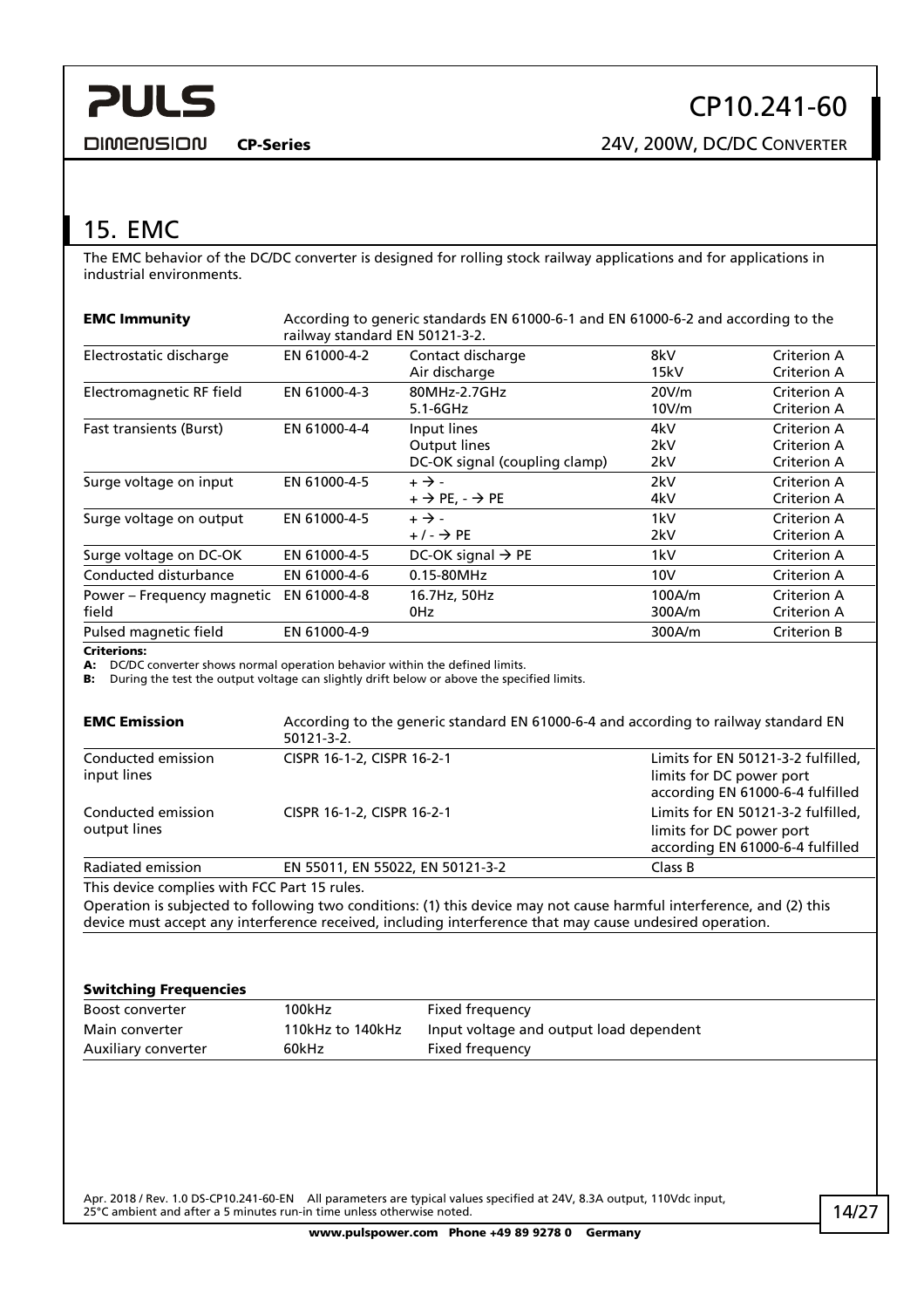<span id="page-14-0"></span>**DIMENSION** 

CP10.241-60

CP-Series 24V, 200W, DC/DC CONVERTER

| <b>16. ENVIRONMENT</b>  |                                                                                                                                                               |                                                                                                                                         |  |  |
|-------------------------|---------------------------------------------------------------------------------------------------------------------------------------------------------------|-----------------------------------------------------------------------------------------------------------------------------------------|--|--|
| Operational temperature | -40°C to +70°C (-40°F to 158°F)                                                                                                                               | The operational temperature is the ambient or<br>surrounding temperature and is defined as the<br>air temperature 2cm below the device. |  |  |
|                         | +70°C to +85°C (185°F to 185°F)                                                                                                                               | For maximal 10 minutes every hour                                                                                                       |  |  |
| Storage temperature     | -40°C to +85°C (-40°F to 185°F)                                                                                                                               | For storage and transportation                                                                                                          |  |  |
| Output de-rating        | 12W/1000m or 5°C/1000m<br>7.5W/-5kPa or 3°C/-5kPa                                                                                                             | For altitudes >2000m (6560ft), see Fig. 16-2<br>For atmospheric pressures <80kPa, see Fig. 16-2                                         |  |  |
|                         | stay below the de-rated current limits in order not to overload the unit.                                                                                     | The de-rating is not hardware controlled. The customer has to take care by himself to                                                   |  |  |
| Humidity                | 5 to 95% r.h.                                                                                                                                                 | According to IEC 60068-2-30<br>Do not energize while condensation is present.                                                           |  |  |
| Atmospheric pressure    | 110-47kPa                                                                                                                                                     | See Fig. 16-2 for details                                                                                                               |  |  |
| Altitude                | Up to 6000m (19 685ft)                                                                                                                                        | See Fig. 16-2 for details                                                                                                               |  |  |
| Over-voltage category   | III                                                                                                                                                           | According to IEC 60664-1 for altitudes up to<br>2000m and atmospheric pressures from 110 to<br>80kPa                                    |  |  |
|                         | $\mathbf{H}$                                                                                                                                                  | According to IEC 60664-1 for altitudes from<br>2000 to 6000m and atmospheric pressures<br>from 80 to 47kPa                              |  |  |
| Degree of pollution     | $\overline{2}$                                                                                                                                                | According to IEC 62477-1, not conductive                                                                                                |  |  |
| Vibration sinusoidal    | 2-17.8Hz: ±1.6mm; 17.8-500Hz: 2g***)<br>2 hours / axis                                                                                                        | According to IEC 60068-2-6; DC/DC converter in<br>operation                                                                             |  |  |
| Vibration broadband     | 1.01grms for 10 minutes; 5-150Hz***)                                                                                                                          | According to IEC 60068-2-64, DC/DC converter<br>in operation, Tests limits according to EN 61373                                        |  |  |
|                         | 5.72grms for 300 minutes; 5-150Hz***)                                                                                                                         | According to IEC 60068-2-64, DC/DC converter<br>not in operation; Tests limits according to EN<br>61373                                 |  |  |
| Shock                   | 30g 6ms, 20g 11ms, 50g 30ms***)<br>3 bumps / direction, 18 bumps in total                                                                                     | According to IEC 60068-2-27; DC/DC converter<br>in operation                                                                            |  |  |
|                         | 50g 30ms***)<br>3 bumps / direction, 18 bumps in total                                                                                                        | According to IEC 60068-2-27, DC/DC converter<br>not in operation; Tests limits according to EN<br>61373                                 |  |  |
|                         | Shock and vibration is tested in combination with DIN-Rails according to EN 60715 with a<br>height of 15mm and a thickness of 1.3mm and standard orientation. |                                                                                                                                         |  |  |
| LABS compatibility      | LABS criteria and is suitable for use in paint shops.                                                                                                         | As a rule, only non-silicon precipitating materials are used. The unit conforms to the                                                  |  |  |
| Corrosive gases         | Method 4 for a service life of minimum 10years in these environments.                                                                                         | Tested according to ISA-71.04-1985, Severity Level G3 and IEC 60068-2-60 Test Ke                                                        |  |  |
| Audible noise           | Some audible noise may be emitted from the power supply during no load, overload or<br>short circuit.                                                         |                                                                                                                                         |  |  |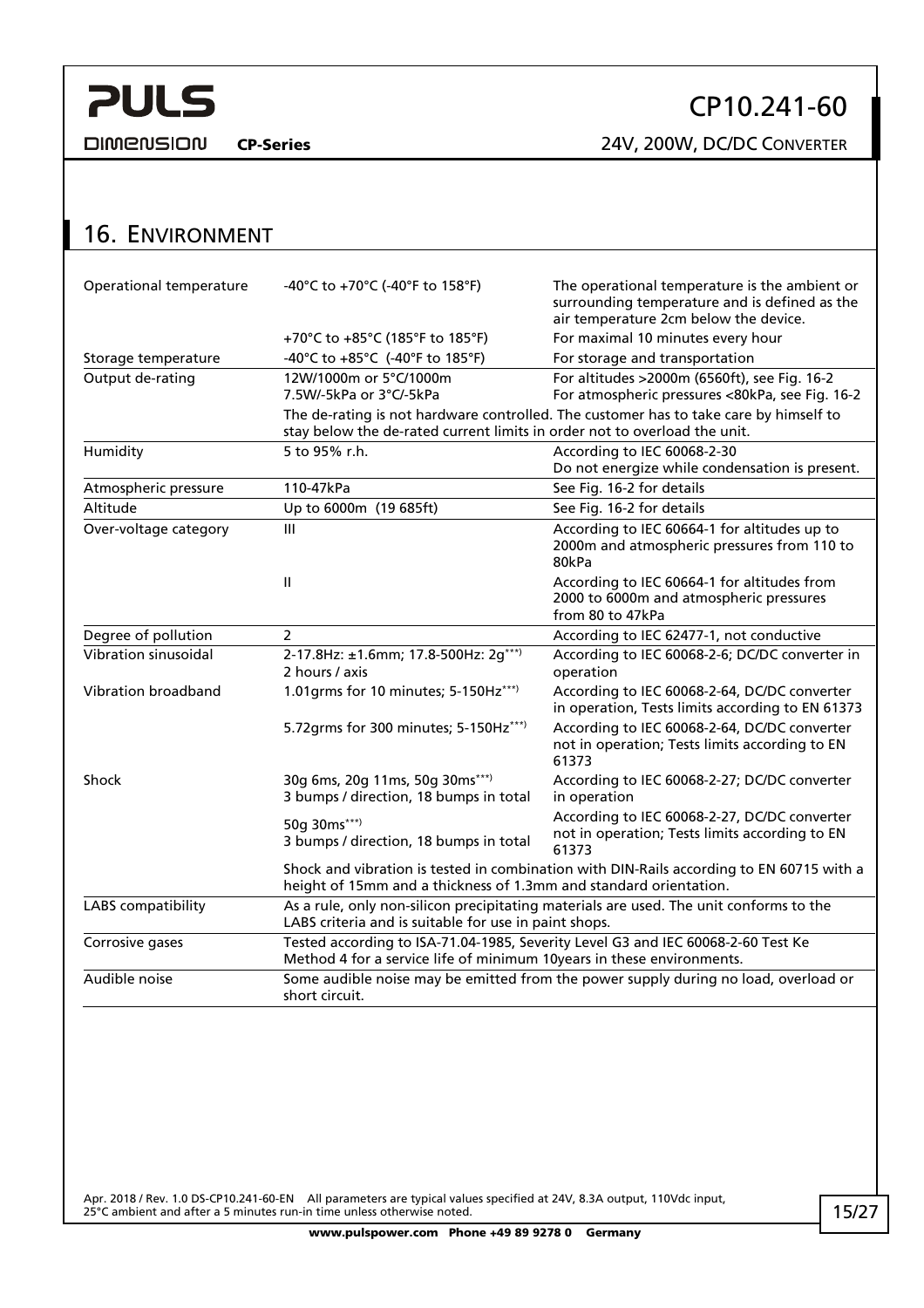## CP10.241-60

CP-Series 24V, 200W, DC/DC CONVERTER



<span id="page-15-0"></span>**PULS** 

<span id="page-15-2"></span>



## <span id="page-15-1"></span>17. DIELECTRIC STRENGTH

The output voltage is floating and has no ohmic connection to the ground. Type and routine tests are conducted by the manufacturer. Field tests may be conducted in the field using the appropriate test equipment, which applies the voltage with a slow ramp (2s up and 2s down). Connect all input-terminals together as well as all output poles before conducting the test. When testing, set the cut-off current settings to the value in the table below.



|                         |           | А       | в       | С           | D       |
|-------------------------|-----------|---------|---------|-------------|---------|
| Type test               | 60s       | 2500Vac | 3000Vac | 500Vac      | 500Vac  |
| Routine test            | 5s        | 2500Vac | 2500Vac | 500Vac      | 500Vac  |
| Field test              | <b>5s</b> | 2000Vac | 2000Vac | 500Vac      | 500Vac  |
| Cut-off current setting |           | >15mA   | >15mA   | $>$ 50 $mA$ | $>$ 5mA |

It is recommend that either the  $+$  pole, the  $-$  pole or any other part of the output circuit shall be connected to the earth/ground system. This helps to avoid situations in which a load starts unexpectedly or can not be switched off when unnoticed earth faults occur.

B\*) When testing input to DC-OK ensure that the maximum voltage between DC-OK and the output is not exceeded (column D). We recommend connecting DC-OK pins and the output pins together when performing the test.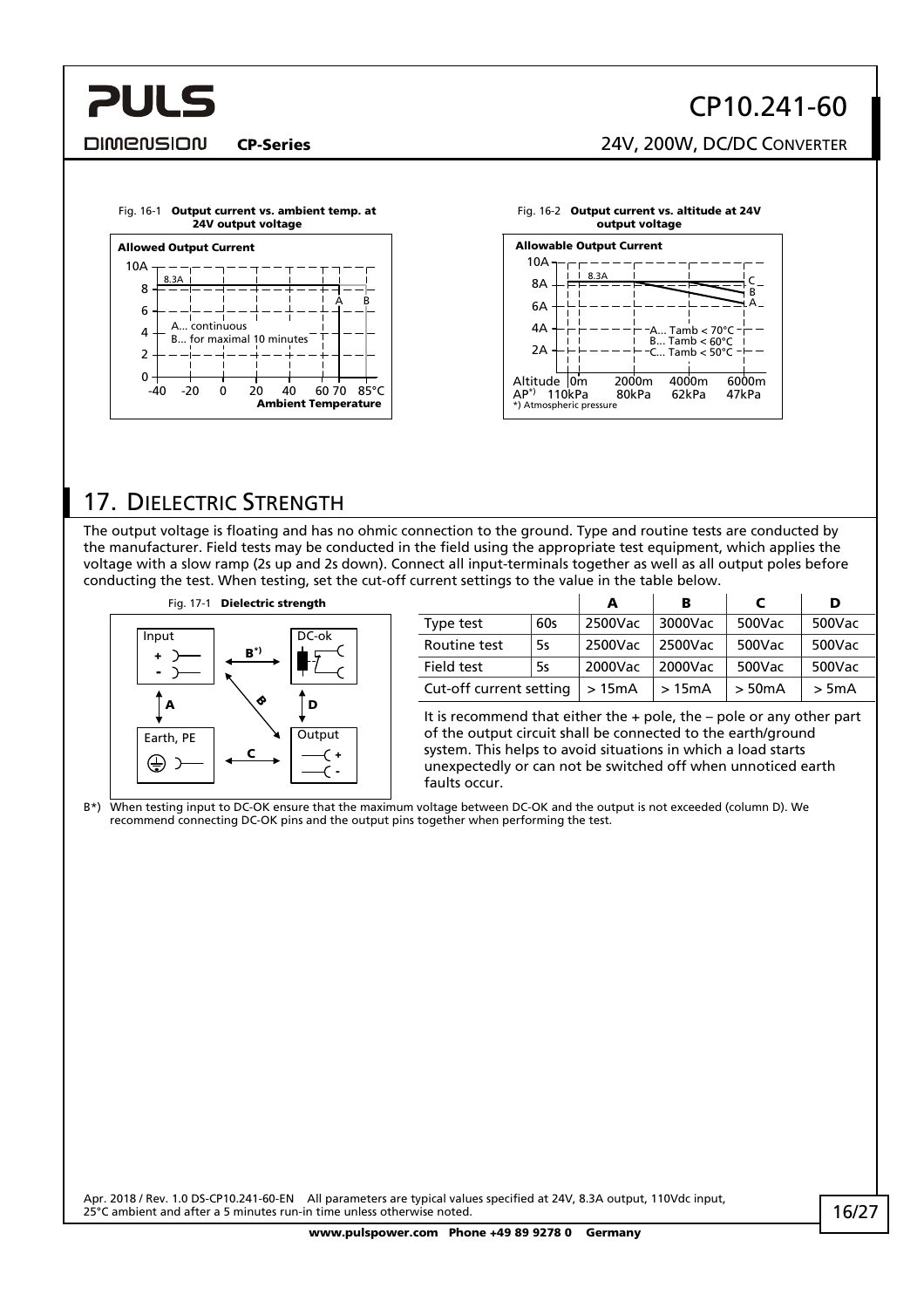<span id="page-16-0"></span>

CP10.241-60

CP-Series 24V, 200W, DC/DC CONVERTER

## 18. SAFETY AND PROTECTION FEATURES

| Isolation resistance            | Min. | 500MOhm                                                                                                                                                                                                                                             | At delivered condition between input and output,<br>measured with 500Vdc                                                                                                                                                                                                                                                                                                                                                                                                                            |  |
|---------------------------------|------|-----------------------------------------------------------------------------------------------------------------------------------------------------------------------------------------------------------------------------------------------------|-----------------------------------------------------------------------------------------------------------------------------------------------------------------------------------------------------------------------------------------------------------------------------------------------------------------------------------------------------------------------------------------------------------------------------------------------------------------------------------------------------|--|
|                                 | Min. | 500MOhm                                                                                                                                                                                                                                             | At delivered condition between input and PE,<br>measured with 500Vdc                                                                                                                                                                                                                                                                                                                                                                                                                                |  |
|                                 | Min. | 500MOhm                                                                                                                                                                                                                                             | At delivered condition between output and PE,<br>measured with 500Vdc                                                                                                                                                                                                                                                                                                                                                                                                                               |  |
|                                 | Min. | 500MOhm                                                                                                                                                                                                                                             | At delivered condition between output and DC-OK<br>contacts, measured with 500Vdc                                                                                                                                                                                                                                                                                                                                                                                                                   |  |
| PE resistance                   | Max. | 0.10 <sub>hm</sub>                                                                                                                                                                                                                                  | Resistance between PE terminal and the housing in<br>the area of the DIN-rail mounting bracket.                                                                                                                                                                                                                                                                                                                                                                                                     |  |
| Output over-voltage protection  | Typ. | 30.5Vdc                                                                                                                                                                                                                                             |                                                                                                                                                                                                                                                                                                                                                                                                                                                                                                     |  |
|                                 | Max. | 32Vdc                                                                                                                                                                                                                                               |                                                                                                                                                                                                                                                                                                                                                                                                                                                                                                     |  |
|                                 |      | attempts to restart.                                                                                                                                                                                                                                | In case of an internal DC/DC converter defect, a redundant circuit limits<br>the maximum output voltage. The output shuts down and automatically                                                                                                                                                                                                                                                                                                                                                    |  |
| Class of protection             |      |                                                                                                                                                                                                                                                     | According to IEC 61140                                                                                                                                                                                                                                                                                                                                                                                                                                                                              |  |
|                                 |      |                                                                                                                                                                                                                                                     | A PE (Protective Earth) connection is required                                                                                                                                                                                                                                                                                                                                                                                                                                                      |  |
| Degree of protection            |      | <b>IP 20</b>                                                                                                                                                                                                                                        | According to EN/IEC 60529                                                                                                                                                                                                                                                                                                                                                                                                                                                                           |  |
| Over-temperature protection     |      | Included                                                                                                                                                                                                                                            | Output shut-down with automatic restart.<br>Temperature sensors are installed on critical<br>components inside the unit and turn the unit off in<br>safety critical situations, which can happen e.g.<br>when ambient temperature is too high, ventilation<br>is obstructed or the de-rating requirements are not<br>followed. There is no correlation between the<br>operating temperature and turn-off temperature<br>since this is dependent on input voltage, load and<br>installation methods. |  |
| Input transient protection      |      | MOV (Metal<br>Oxide Varistor)                                                                                                                                                                                                                       | For protection values see chapter 15 (EMC).                                                                                                                                                                                                                                                                                                                                                                                                                                                         |  |
| Internal input fuse             |      | DC suitable fuse<br>included                                                                                                                                                                                                                        | Not user replaceable slow-blow high-braking<br>capacity fuse                                                                                                                                                                                                                                                                                                                                                                                                                                        |  |
| Touch current (leakage current) |      | The leakage current which is produced by the DC/DC converter itself depends on<br>the input voltage ripple and need to be investigated in the final application.<br>For a smooth DC input voltage, the produced leakage current is less than 100µA. |                                                                                                                                                                                                                                                                                                                                                                                                                                                                                                     |  |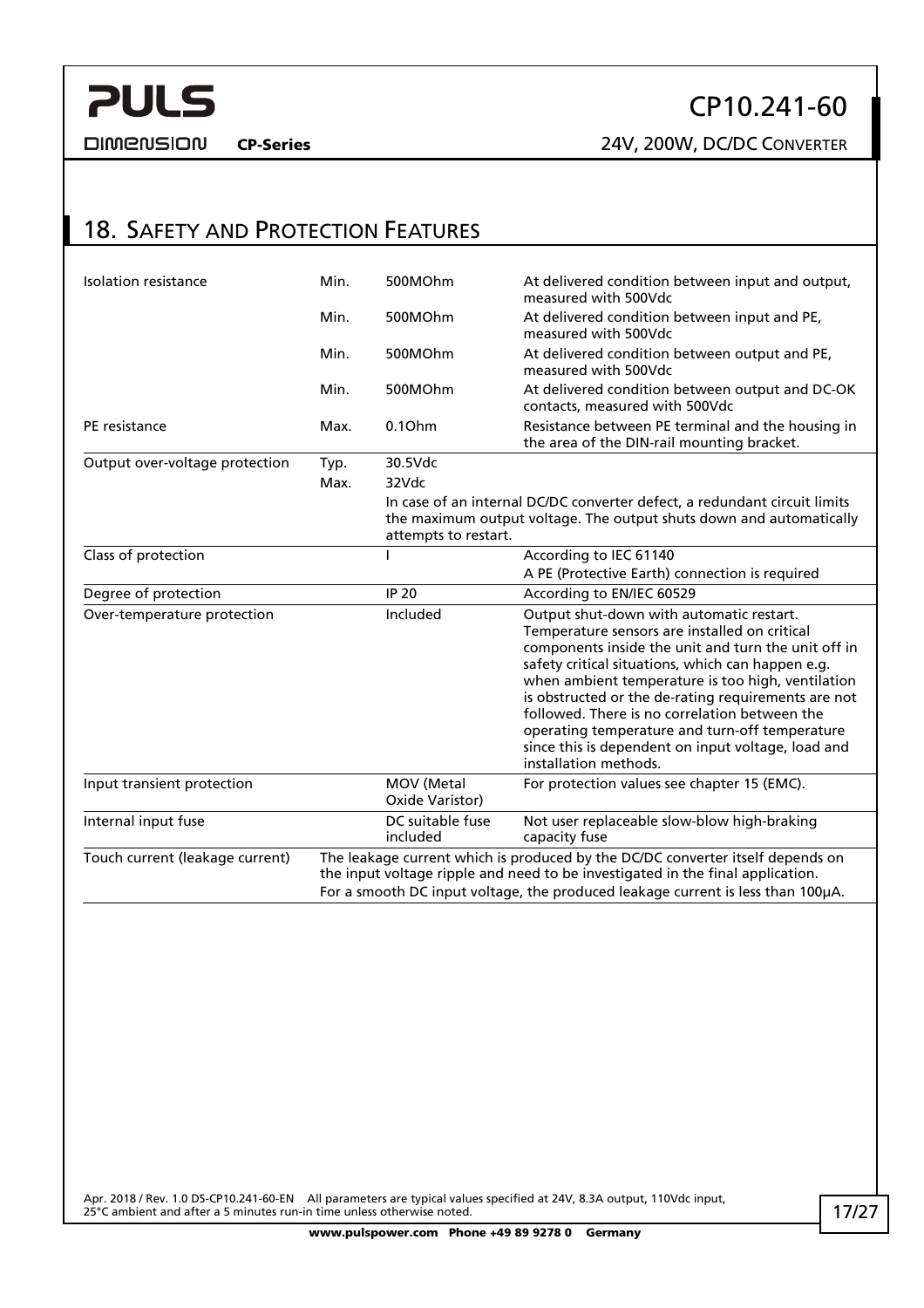#### <span id="page-17-1"></span>**DIMENSION**

## CP10.241-60

CP-Series 24V, 200W, DC/DC CONVERTER

# <span id="page-17-0"></span>19. APPROVALS AND DECLARATIONS

| <b>EC Declaration of Conformity</b>                                                    | $\epsilon$ | The CE mark indicates conformance with the<br>- EMC directive and the<br>- Low-voltage directive                                                                                                                                                                                                                                                                                                                                           |
|----------------------------------------------------------------------------------------|------------|--------------------------------------------------------------------------------------------------------------------------------------------------------------------------------------------------------------------------------------------------------------------------------------------------------------------------------------------------------------------------------------------------------------------------------------------|
| Railway applications - Electronic<br>equipment used on rolling stock.<br>EN 50155:2007 | EN 50155   | The manufacturer's declaration indicate conformance with<br>the following characteristics:<br>- Altitude category: AX (EN 50125-1 § 4.2.1)<br>- Environmental category: TX (EN 50155 § 4.1.2)<br>- Interruption of voltage supply: S2 (EN 50155 § 5.1.1.2)<br>- Supply change over: C2 (EN 50155 § 5.1.3)<br>- Shock and vibration: Category 1, Class A and B (EN 61373)<br>- EMI: EN 50121-3-2<br>- Fire Classification: HL3 (EN 45545-2) |
| <b>EAC TR Registration</b>                                                             |            | Registration for the Eurasian Customs Union market<br>(Russia, Kazakhstan, Belarus)                                                                                                                                                                                                                                                                                                                                                        |

## 20. ROHS, REACH AND OTHER FULFILLED STANDARDS

| <b>RoHS Directive</b>           | RobS                            | Directive 2011/65/EU of the European Parliament and the<br>Council of June 8 <sup>th</sup> , 2011 on the restriction of the use of<br>certain hazardous substances in electrical and electronic<br>equipment. |
|---------------------------------|---------------------------------|---------------------------------------------------------------------------------------------------------------------------------------------------------------------------------------------------------------|
| <b>REACH Directive</b>          | <b>REACH</b>                    | Directive 1907/2006/EU of the European Parliament and the<br>Council of June 1st, 2007 regarding the Registration,<br>Evaluation, Authorisation and Restriction of Chemicals<br>(REACH)                       |
| IEC/EN 61558-2-16<br>(Annex BB) | Safety Isolating<br>Transformer | Safety Isolating Transformers corresponding to Part 2-6 of the<br><b>IEC/EN 61558</b>                                                                                                                         |
|                                 |                                 |                                                                                                                                                                                                               |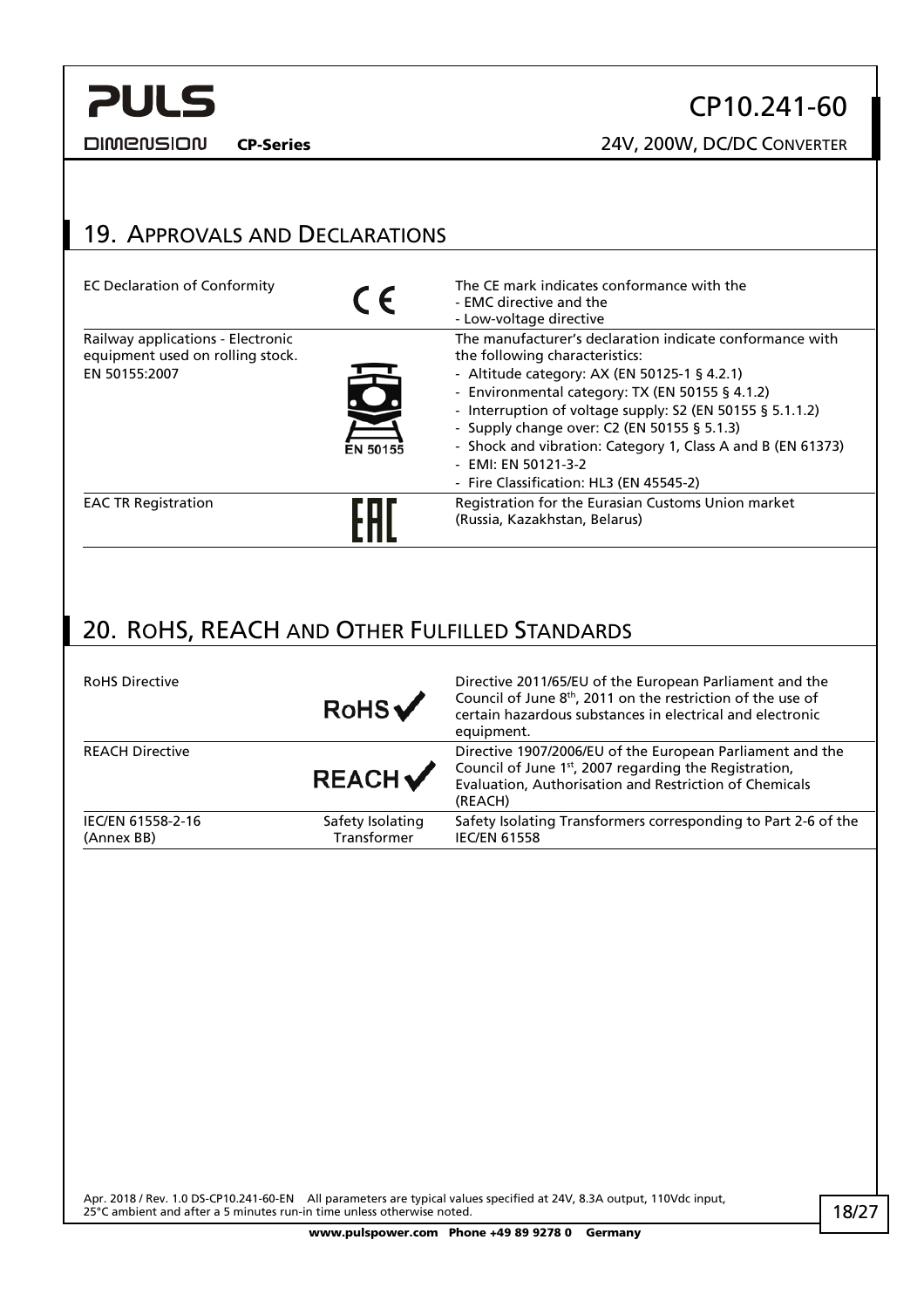<span id="page-18-0"></span>**DIMENSION** 

## CP10.241-60

CP-Series 24V, 200W, DC/DC CONVERTER

## 21. PHYSICAL DIMENSIONS AND WEIGHT

| Width                   | 39mm 1.54"                                                                                                                |
|-------------------------|---------------------------------------------------------------------------------------------------------------------------|
| Height                  | 124mm 4.88"                                                                                                               |
| Depth                   | 117mm 4.61"<br>The DIN-rail height must be added to the unit depth to calculate the total required<br>installation depth. |
| Weight                  | 620g / 1.37lb                                                                                                             |
| DIN-Rail                | Use 35mm DIN-rails according to EN 60715 or EN 50022 with a height of 7.5 or 15mm.                                        |
| Housing material        | Body: Aluminium alloy<br>Cover: zinc-plated steel                                                                         |
| Installation clearances | See chapter 2                                                                                                             |
| Penetration protection  | Small parts like screws, nuts, etc. with a diameter larger than 4mm                                                       |



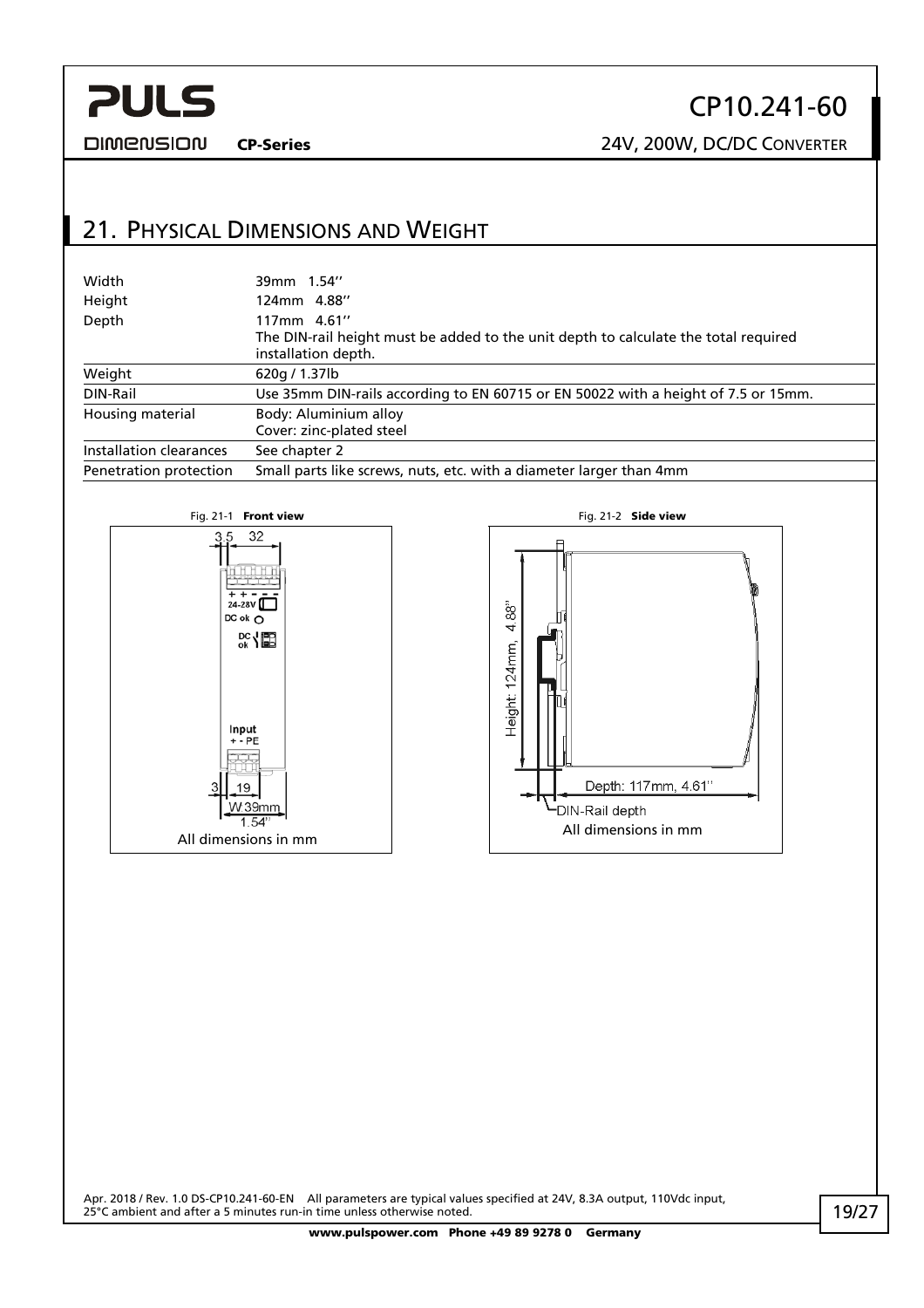<span id="page-19-0"></span>**DIMENSION** 

CP10.241-60 CP-Series 24V, 200W, DC/DC CONVERTER

## 22. ACCESSORIES

### 22.1. ZM4.WALL – WALL/PANEL MOUNT BRACKET

This bracket is used to mount the devices on a wall/panel without utilizing a DIN-Rail. The bracket can be mounted without detaching the DIN-rail brackets.



Apr. 2018 / Rev. 1.0 DS-CP10.241-60-EN All parameters are typical values specified at 24V, 8.3A output, 110Vdc input, 25°C ambient and after a 5 minutes run-in time unless otherwise noted.

20/27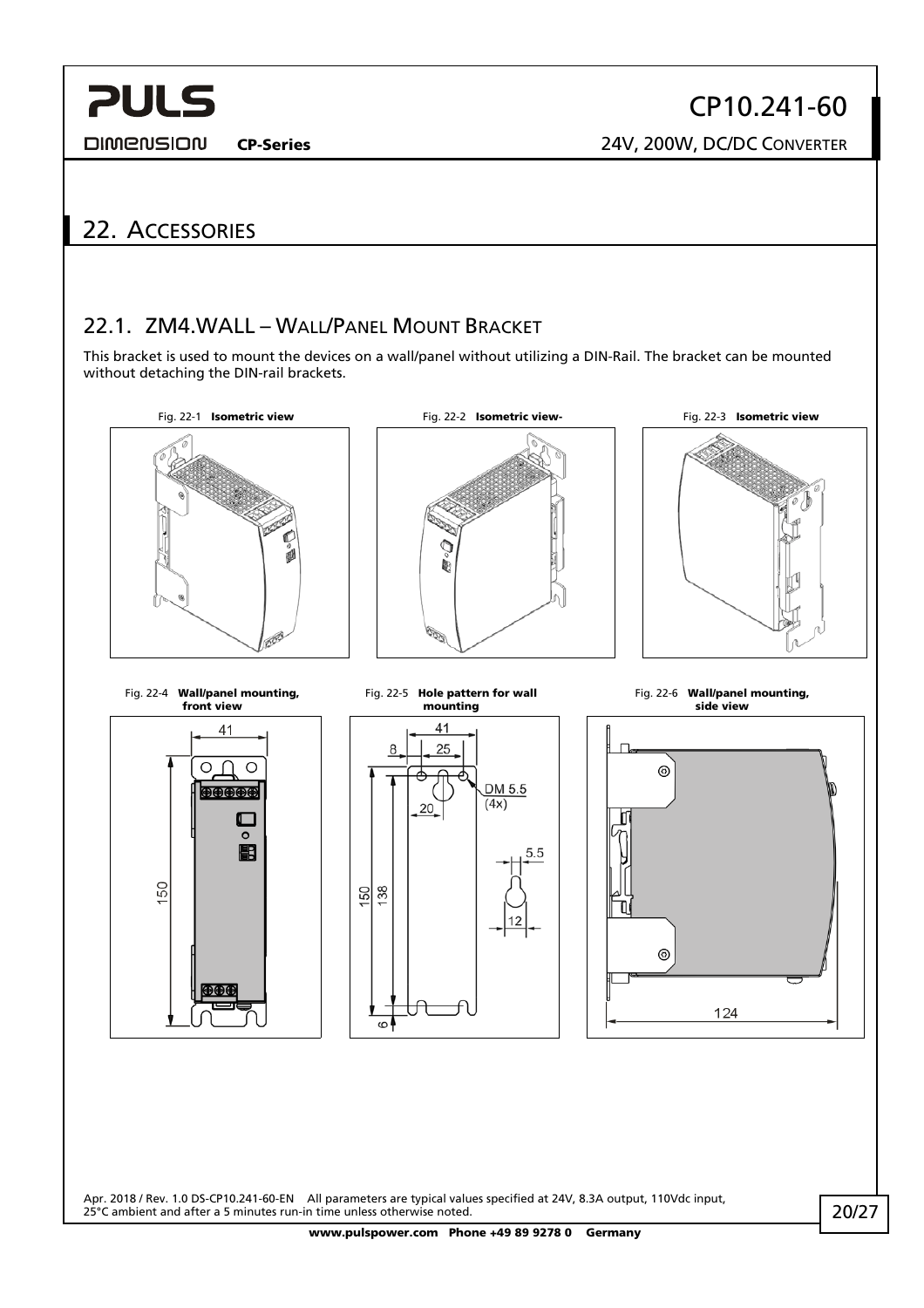<span id="page-20-0"></span>**DIMENSION** 

## 22.2. ZM12.SIDE - SIDE MOUNTING BRACKET



This bracket is used to mount the power supply sideways with or without utilizing a DIN-Rail. The two aluminum brackets and the black plastic slider of the unit have to be detached, so that the steel brackets can be mounted.

For sideway DIN-rail mounting, the removed aluminum brackets and the black plastic slider need to be mounted on the steel bracket.

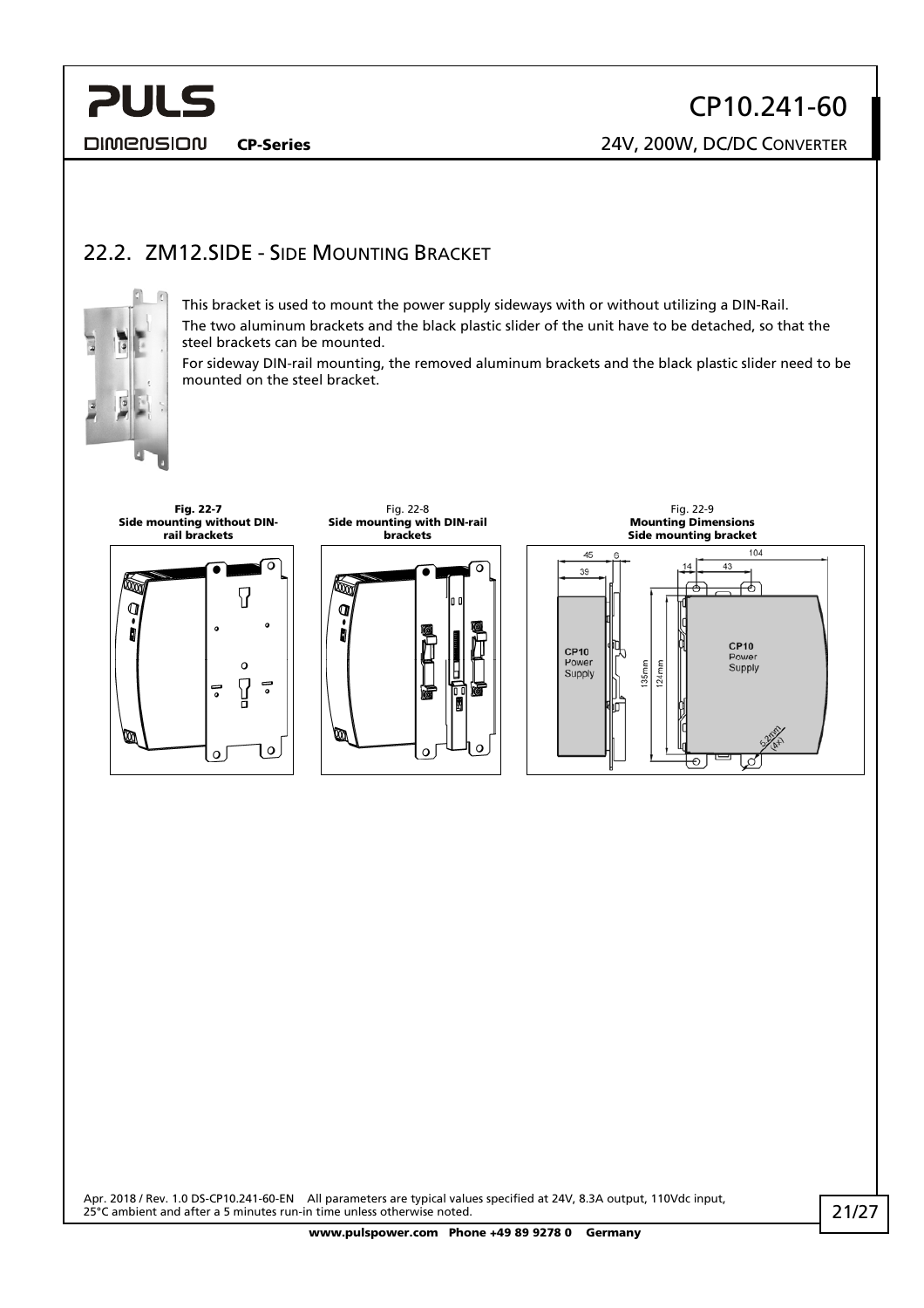CP-Series 24V, 200W, DC/DC CONVERTER

## <span id="page-21-0"></span>22.3. UF20.241 BUFFER MODULE

This buffer unit is a supplementary device for DC 24V power supplies. It delivers power to bridge typical mains failures



or extends the hold-up time after turn-off of the input power. In times when the power supply provides sufficient voltages, the buffer unit stores

energy in integrated electrolytic capacitors. In case of input voltage fault, this energy is released again in a regulated process. One buffer module can deliver 20A additional current.



The buffer unit does not require any control wiring. It can be added in parallel to the load circuit at any given point. Buffer units can be added in parallel to increase the output ampacity or the hold-up time.

### 22.4. YR20.242 - REDUNDANCY MODULE



The YR20.242 is equipped with two input channels, which are individually decoupled by utilizing MOSFET technology. Using MOSFETSs instead of diodes reduces the heat generation and the voltage drop between input and output. The YR20.242 does not require an additional auxiliary voltage and is self-powered even in case of a short circuit across the output.

Due to the low power losses, the unit is very slender and only requires 32mm width on the DIN-rail. The YR20.242 can be used for n+1 and 1+1 redundancy systems.

Further information and wiring configurations can be found in chapter [23.5](#page-24-1).

## 22.5. YR20.246 - REDUNDANCY MODULE WITH AUTOMATED LOAD SHARING



The YR20.246 is equipped with two input channels, which are individually decoupled by utilizing MOSFET technology. Using MOSFETSs instead of diodes reduces the heat generation and the voltage drop between input and output. The YR20.246 does not require an additional auxiliary voltage and is self-powered even in case of a short circuit across the output.

Due to the low power losses, the unit is very slender and only requires 32mm width on the DIN-rail. The YR20.246 is optimized for 1+1 redundancy systems.

Compared to the YR20.242, the YR20.246 is featured with an automated load sharing between the connected power supplies. The YR20.246 monitors the function of the redundancy circuitry and provides a signal in case of too high of output current, which could prevent redundancy, if one

power supply fails.

Further information and wiring configurations can be found in chapter [23.5](#page-24-1).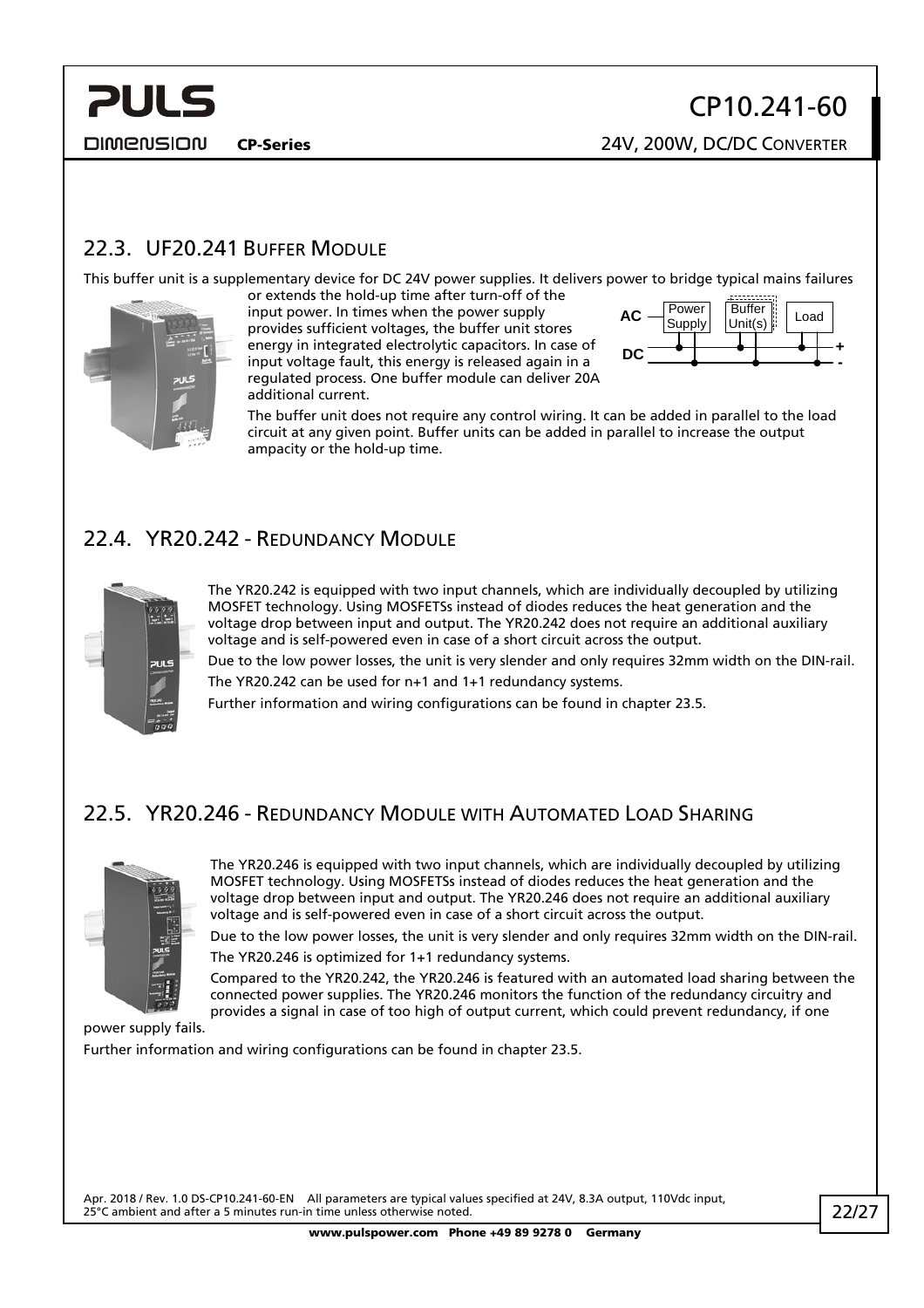<span id="page-22-0"></span>**DIMENSION** 

CP-Series 24V, 200W, DC/DC CONVERTER

## 23. APPLICATION NOTES

### <span id="page-22-1"></span>23.1. PEAK CURRENT CAPABILITY

The unit can deliver peak currents (up to several milliseconds) which are higher than the specified short term currents. This helps to start current demanding loads. Solenoids, contactors and pneumatic modules often have a steady state coil and a pick-up coil. The inrush current demand of the pick-up coil is several times higher than the steady-state current and usually exceeds the nominal output current. The same situation applies when starting a capacitive load.

The peak current capability also ensures the safe operation of subsequent circuit breakers of load circuits. The load branches are often individually protected with circuit breakers or fuses. In case of a short or an overload in one branch circuit, the fuse or circuit breaker need a certain amount of over-current to open in a timely manner. This avoids voltage loss in adjacent circuits.

The extra current (peak current) is supplied by the power converter and the built-in large sized output capacitors of the power supply. The capacitors get discharged during such an event, which causes a voltage dip on the output. The following examples show typical voltage dips for resistive loads:



10ms/DIV



Please note: The DC-OK relay triggers when the voltage dips more than 10% for longer than 1ms.

| Peak current voltage dips |                           | Typically from 24V to 15.5V at 16.6A for 50ms, resistive load |
|---------------------------|---------------------------|---------------------------------------------------------------|
|                           | Typically from 24V to 17V | at 41.5A for 2ms, resistive load                              |
|                           |                           | Typically from 24V to 15.5V at 41.5A for 5ms, resistive load  |

Apr. 2018 / Rev. 1.0 DS-CP10.241-60-EN All parameters are typical values specified at 24V, 8.3A output, 110Vdc input, 25°C ambient and after a 5 minutes run-in time unless otherwise noted.

23/27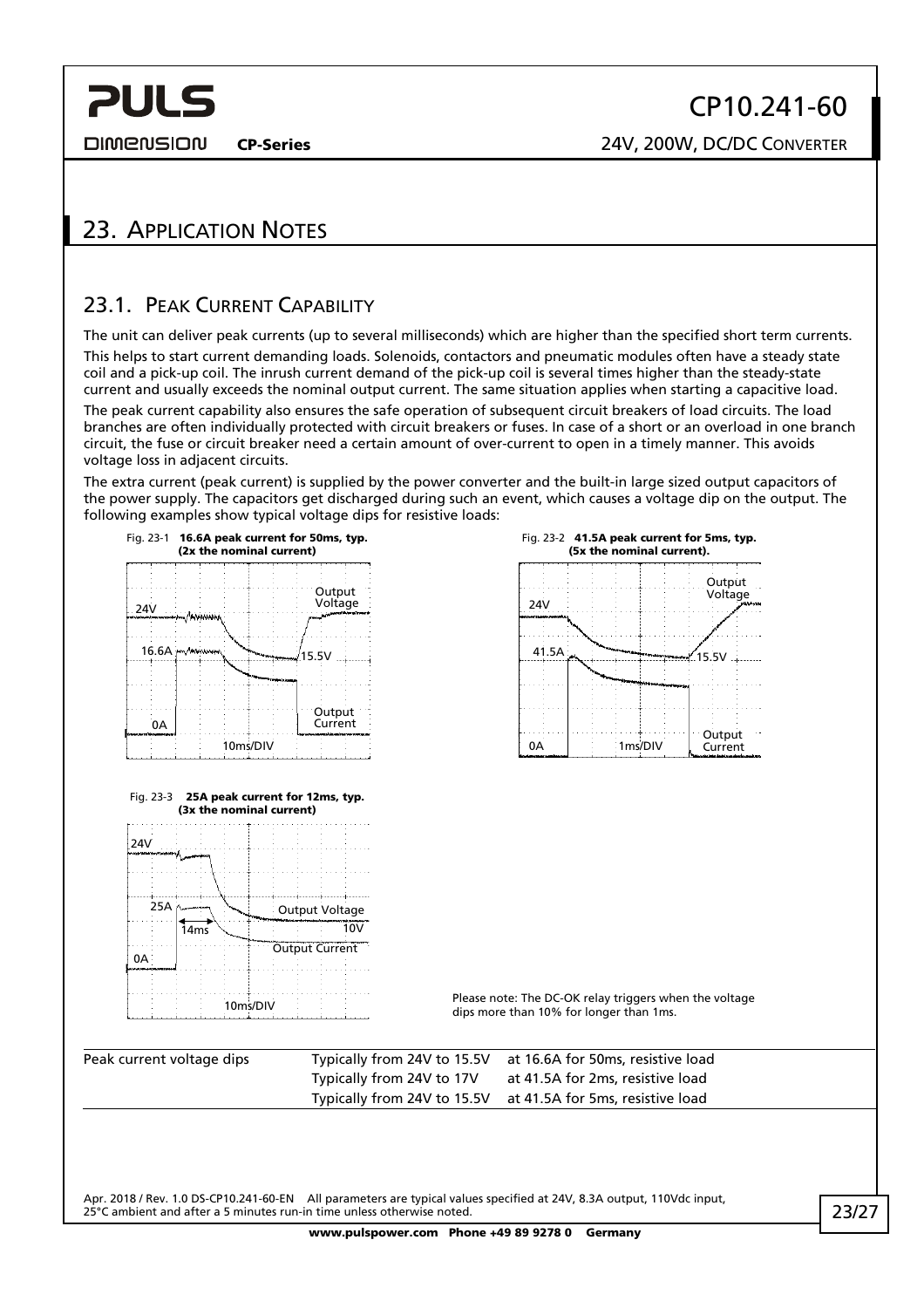<span id="page-23-0"></span>**PULS** 

#### 23.2. CHARGING OF BATTERIES

The DC/DC converter can be used to charge lead-acid or maintenance free batteries. (Two 12V batteries in series) Instructions for charging batteries:

a) Set output voltage (measured at no load and at the battery end of the cable) very precisely to the end-of-charge voltage.

| End-of-charge voltage | 27.8V          | 27.5V          | 27.15V         | 26.8V           |
|-----------------------|----------------|----------------|----------------|-----------------|
| Battery temperature   | $10^{\circ}$ C | $20^{\circ}$ C | $30^{\circ}$ C | 40 $^{\circ}$ C |

- b) Use a 15A or 16A circuit breaker (or blocking diode) between the DC/DC converter and the battery.
- c) Ensure that the output current of the DC/DC converter is below the allowed charging current of the battery.
- d) Use only matched batteries when putting 12V types in series.
- e) The return current to the power supply (battery discharge current) is typ. 3mA when the power supply is switched off (except in case a blocking diode is utilized).

## 23.3. SERIES OPERATION

DC/DC converters of the same type can be connected in series for higher output voltages. It is possible to connect as many units in series as needed, providing the sum of the output voltage does not exceed 150Vdc. Voltages with a potential above 60Vdc must be installed with a protection against touching.

Avoid return voltage (e.g. from a decelerating motor or battery) which is applied to the output terminals.

Keep an installation clearance of 15mm (left / right) between two power

supplies and avoid installing the power supplies on top of each other. Do not use power supplies in series in mounting orientations other than the standard mounting orientation (input terminals on bottom of the unit).

Pay attention that leakage current, EMI, inrush current will increase when using multiple power supplies.

## 23.4. PARALLEL USE TO INCREASE OUTPUT POWER

DC/DC converters can be paralleled to increase the output power. The output voltage shall be adjusted to the same value (±100mV) with the same load conditions on all units, or the units can be left with the factory settings. The ambient temperature is not allowed to exceed +60°C.

If more than three units are connected in parallel, a fuse or circuit breaker with a rating of 15A or 16A is required on each output. Alternatively, a diode or redundancy module can also be utilized.

Energize all units at the same time. It also might be necessary to cycle the

input power (turn-off for at least five seconds), if the output was in overload or short circuits and the required output current is higher than the current of one unit.

Keep an installation clearance of 15mm (left / right) between two power supplies and avoid installing the power supplies on top of each other. Do not use power supplies in parallel in mounting orientations other than the standard mounting orientation (input terminals on bottom of the unit) or in any other condition where a derating of the output current is required (e.g. altitude, above 60°C, …).

Pay attention that leakage current, EMI, inrush current will increase when using multiple power supplies.

Apr. 2018 / Rev. 1.0 DS-CP10.241-60-EN All parameters are typical values specified at 24V, 8.3A output, 110Vdc input, 25°C ambient and after a 5 minutes run-in time unless otherwise noted.



-

+ -

Unit A Input

> .<br>Output Unit B

-

Load +

Load +

-

+



Unit B

**Output** 

Input

 $\sim$ 

Output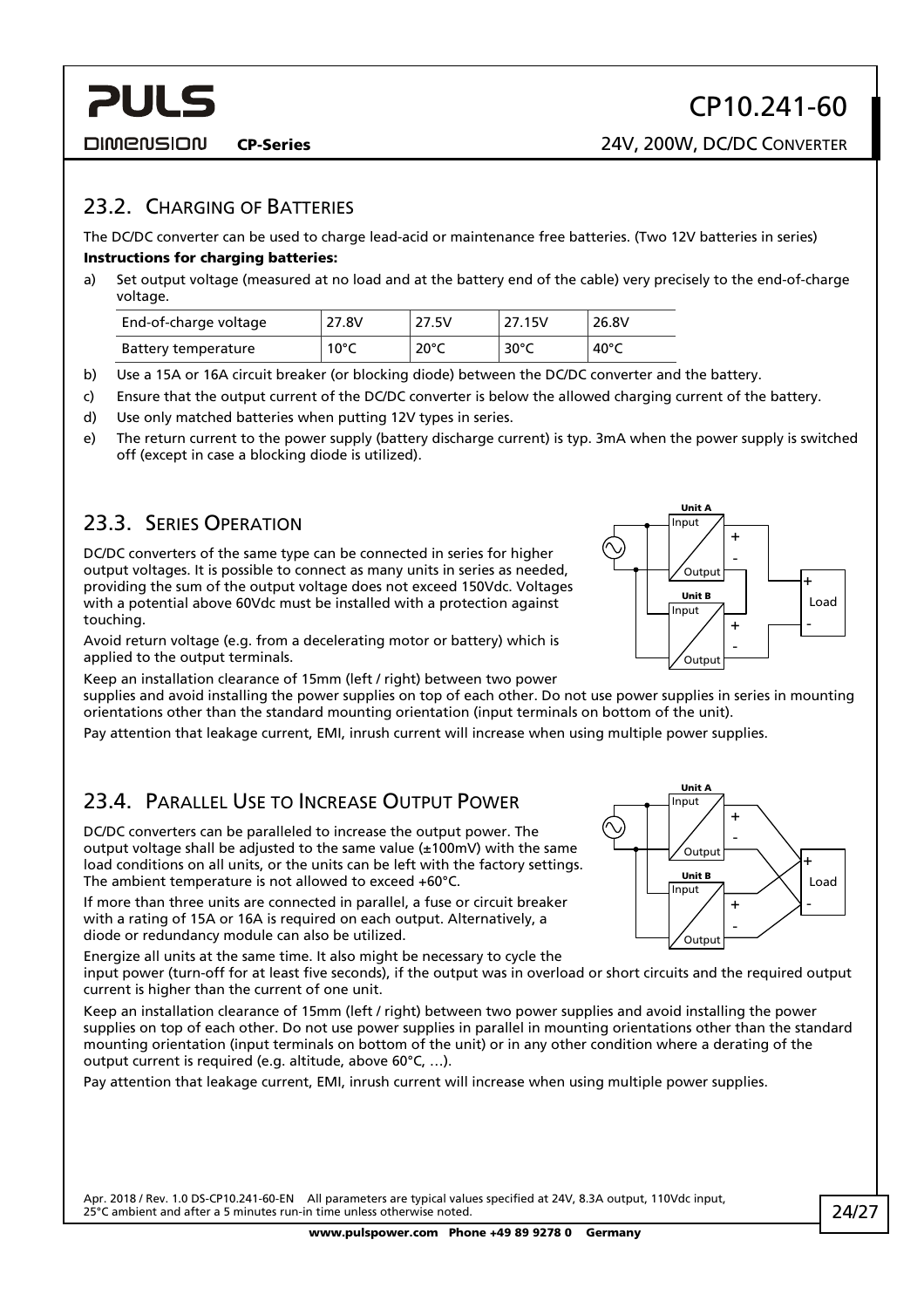<span id="page-24-0"></span>**DIMENSION** 

CP-Series 24V, 200W, DC/DC CONVERTER

### <span id="page-24-1"></span>23.5. PARALLEL USE FOR REDUNDANCY

#### 1+1 Redundancy:

DC/DC converters can be paralleled for redundancy to gain higher system availability. Redundant systems require a certain amount of extra power to support the load in case one DC/DC converter unit fails. The simplest way is to put two DC/DC converters in parallel. This is called a 1+1 redundancy. In case one unit fails, the other one is automatically able to support the load current without any interruption. It is essential to use a redundancy module to decouple power supplies from each other. This prevents that the defective unit becomes a load for the other power supplies and the output voltage cannot be maintained any more.

Recommendations for building redundant power systems:

- Use separate input fuses for each power supply.
- Monitor the individual DC/DC converter units. Therefore, use the DC-OK relay contact of the DC/DC converter.
- It is desirable to set the output voltages of all units to the same value ( $\pm$  100mV) or leave it at the factory setting.

Pay attention that leakage current, EMI, inrush current will increase when using multiple DC/DC converters.

Wiring examples for 1+1 redundancy:







#### N+1 Redundancy:

Redundant systems for a higher power demand are usually built in a N+1 method. E.g. four DC/DC converters, each rated for 8.3A are paralleled to build a 24.9A redundant system.

Ensure that the ambient temperature of the DC/DC converters below 60°C for n+1 redundancy applications.

Keep an installation clearance of 15mm (left / right) between two DC/DC converters and avoid installing the units on top of each other.

Do not use DC/DC converters in parallel in mounting orientations other than the standard mounting orientation or in any other condition, where a derating of the output current is required.

Pay attention that leakage current, EMI, inrush current will increase when using multiple DC/DC converters.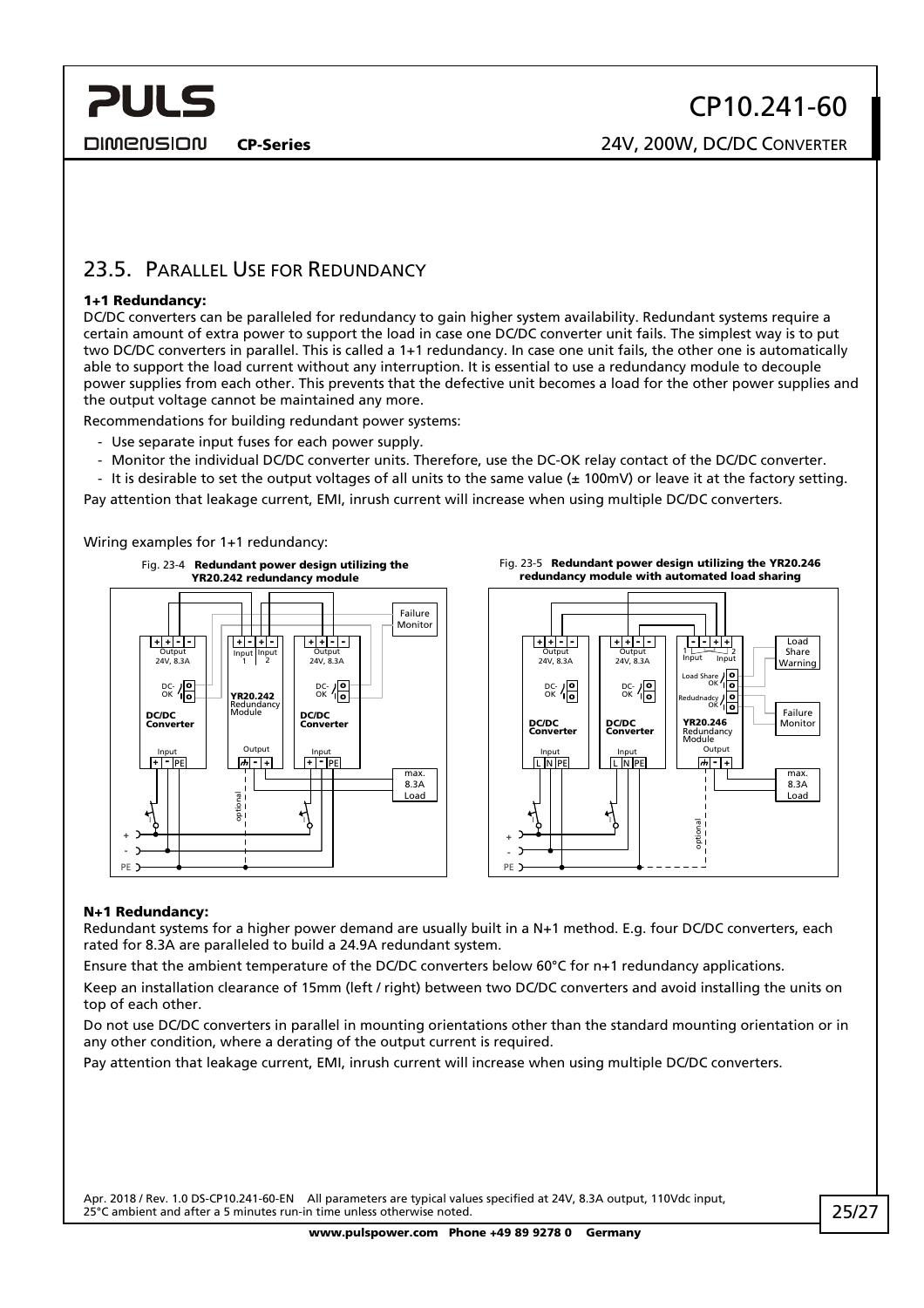<span id="page-25-0"></span>**PULS** 

CP-Series 24V, 200W, DC/DC CONVERTER

## 23.6. USE IN A TIGHTLY SEALED ENCLOSURE

When the DC/DC converter is installed in a tightly sealed enclosure, the temperature inside the enclosure will be higher than outside. In such situations, the inside temperature defines the ambient temperature for the DC/DC converter.

The DC/DC converter is placed in the middle of the box, no other heat producing items are inside the box. The load is placed outside the box.

The temperature sensor inside the box is placed in the middle of the right side of the power supply with a distance of 1cm.

The following measurement results can be used as a reference to estimate the temperature rise inside the enclosure.

|                             | <b>Case A</b>                        | Case B                               |
|-----------------------------|--------------------------------------|--------------------------------------|
| Enclosure size              | 180x180x165mm<br>Rittal Typ IP66 Box | 180x180x165mm<br>Rittal Typ IP66 Box |
|                             | PK 9519 100,                         | PK 9519 100,                         |
|                             | plastic                              | plastic                              |
| Input voltage               | 110Vdc                               | 110Vdc                               |
| Load                        | 24V, 6.6A; $(=80\%)$                 | 24V, 8.3A; (= <b>100%)</b>           |
| Temperature inside the box  | 46.3 $\degree$ C                     | 49.7 $^{\circ}$ C                    |
| Temperature outside the box | $27.8^{\circ}$ C                     | $28.1^{\circ}$ C                     |
| Temperature rise            | 18.5K                                | 21.6K                                |